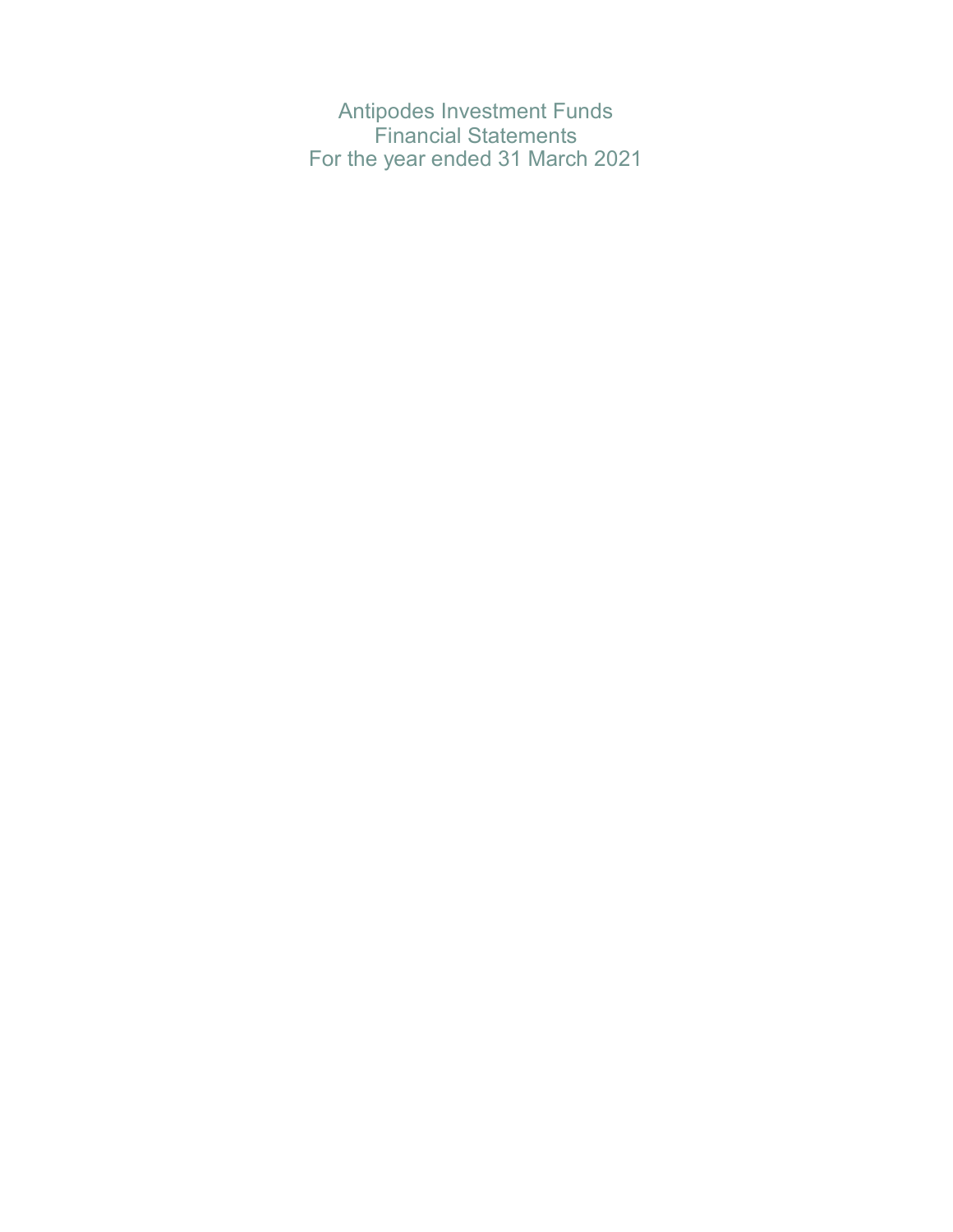# Statements of Comprehensive Income

| \$                                                                                       |      | Global Fund - Long (PIE) |           | Global Fund (PIE) |           |
|------------------------------------------------------------------------------------------|------|--------------------------|-----------|-------------------|-----------|
| For the year ended 31 March                                                              | Note | 2021                     | 2020      | 2021              | 2020      |
| Income                                                                                   |      |                          |           |                   |           |
| Interest income - financial assets at amortised cost                                     |      | 52                       | 122       | 331               | 2,469     |
| Other income                                                                             |      |                          |           | 162               |           |
| Net foreign currency (loss)/gain on financial assets at amortised costs                  |      | (249)                    | 1,222     | (14, 105)         | 17,115    |
| Net gain/(loss) on financial assets and liabilities at fair value through profit or loss |      | 168,871                  | (11, 229) | 4,588,318         | 1,620,736 |
| Total income/(loss)                                                                      |      | 168,674                  | (9,885)   | 4,574,706         | 1,640,320 |
| <b>Expenses</b>                                                                          |      |                          |           |                   |           |
| Management fees                                                                          |      | 5,876                    | 6,263     | 207,841           | 385,860   |
| Management fee rebates                                                                   |      | (4,589)                  | (4, 752)  |                   |           |
| Other expenses                                                                           |      | 16                       | 2         | 66                | 29        |
| <b>Total operating expenses</b>                                                          |      | 1,303                    | 1,513     | 207,907           | 385,889   |
| Net profit/(loss)                                                                        |      | 167,371                  | (11, 398) | 4,366,799         | 1,254,431 |
| Profit/(loss) for the year attributable to Unitholders                                   |      | 167,371                  | (11, 398) | 4,366,799         | 1,254,431 |
| Total comprehensive income/(loss) for the year attributable to Unitholders               |      | 167,371                  | (11, 398) | 4,366,799         | 1,254,431 |

These statements are to be read in conjunction with the accompanying notes.

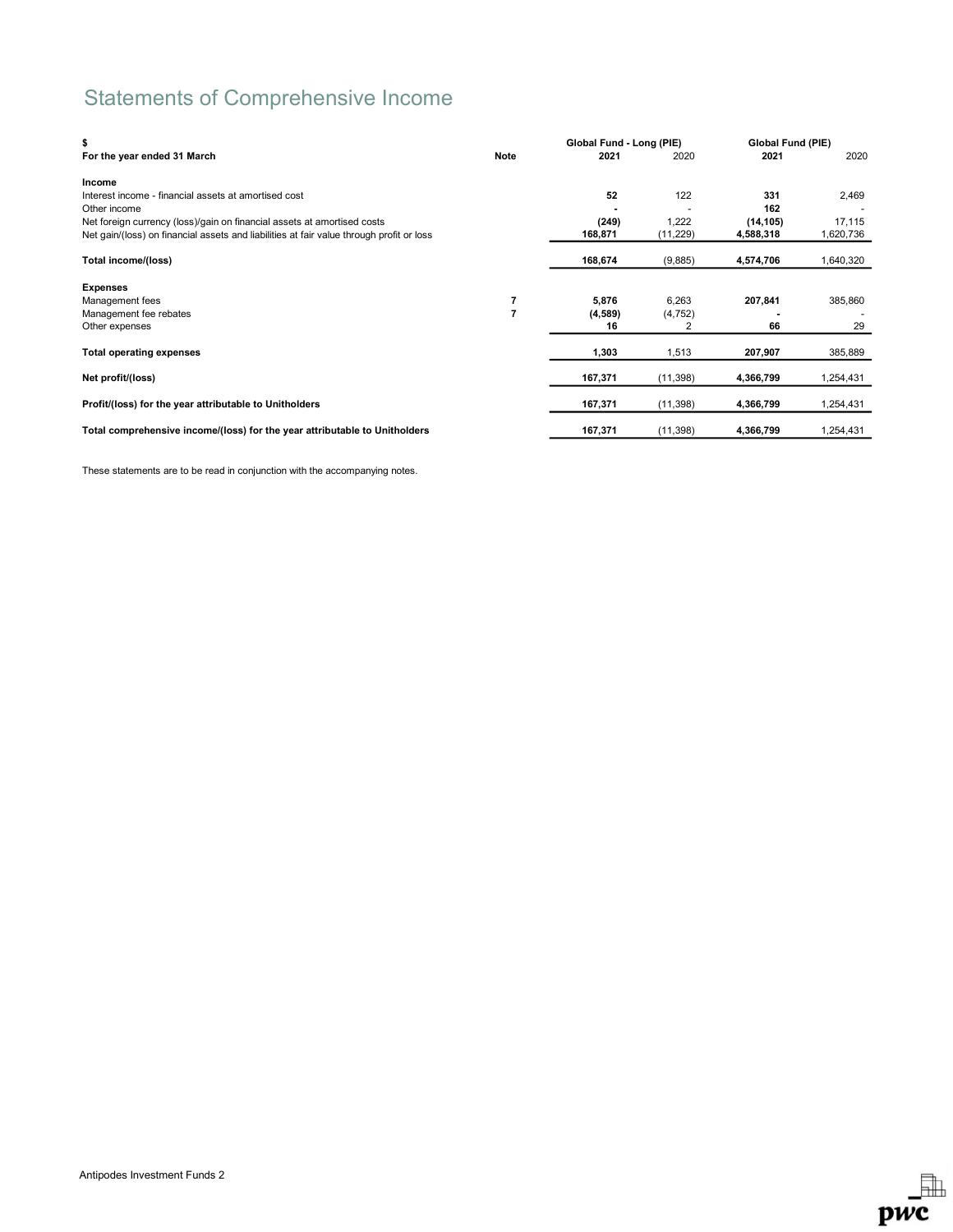# Statements of Changes in Net Assets Attributable to Unitholders

| \$                                                                         | Global Fund - Long (PIE) |            | Global Fund (PIE) |                |
|----------------------------------------------------------------------------|--------------------------|------------|-------------------|----------------|
| For year ended 31 March 2021                                               | 2021                     | 2020       | 2021              | 2020           |
| Net assets attributable to Unitholders at the beginning of the year        | 494,240                  | 312,854    | 21,279,011        | 55,074,148     |
|                                                                            |                          |            |                   |                |
| Proceeds from units issued                                                 | 22,847                   | 593,780    | 4,488,780         | 6,077,237      |
| Redemption of units                                                        | (78,050)                 | (398, 929) | (5,873,753)       | (41, 114, 723) |
| Unitholder tax liabilities                                                 | (1,795)                  | (2,067)    | (7, 325)          | (12,082)       |
| Net (decrease)/increase from transaction in units                          | (56,998)                 | 192,784    | (1,392,298)       | (35,049,568)   |
| Total comprehensive profit/(loss) for the year attributable to Unitholders | 167,371                  | (11, 398)  | 4,366,799         | 1,254,431      |
| Net assets attributable to Unitholders at the end of the year              | 604,613                  | 494,240    | 24,253,512        | 21,279,011     |
|                                                                            |                          |            |                   |                |
| Units on issue                                                             | Global Fund - Long (PIE) |            | Global Fund (PIE) |                |
| For the year ended 31 March                                                | 2021                     | 2020       | 2021              | 2020           |
| Units on issue at the beginning of the year                                | 549.320                  | 338.817    | 22.963.714        | 59,667,246     |
| Units issued                                                               | 22,135                   | 617,463    | 4,214,595         | 6,272,348      |
| Units redeemed                                                             | (74, 484)                | (406, 960) | (5,944,864)       | (42, 975, 880) |
| Units on issue at the end of the year                                      | 496,971                  | 549.320    | 21,233,445        | 22,963,714     |

These statements are to be read in conjunction with the accompanying notes.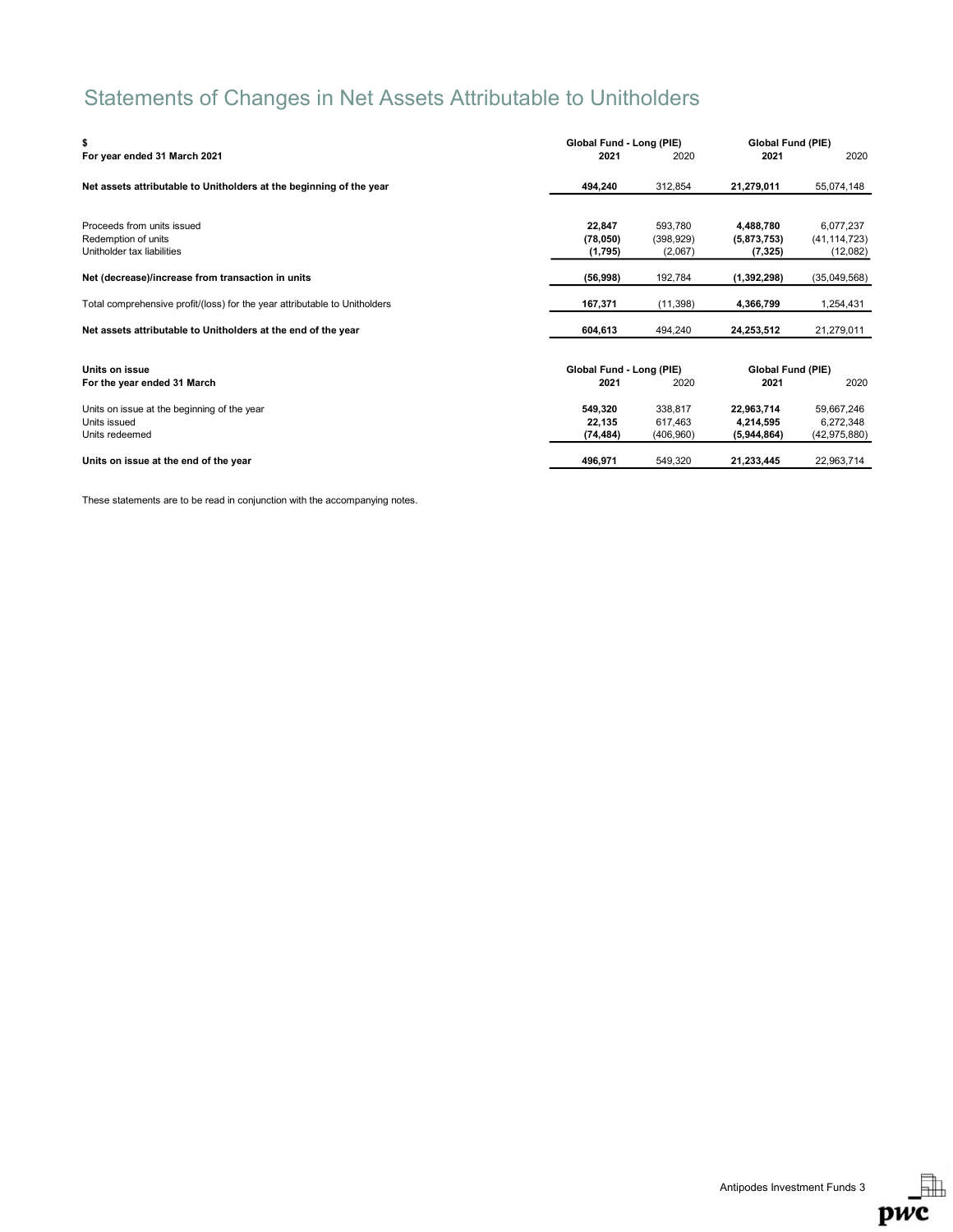# Statements of Financial Position

| \$                                                    |                         | Global Fund - Long (PIE) |         | <b>Global Fund (PIE)</b> |            |
|-------------------------------------------------------|-------------------------|--------------------------|---------|--------------------------|------------|
| As at 31 March                                        | Note                    | 2021                     | 2020    | 2021                     | 2020       |
| <b>Current assets</b>                                 |                         |                          |         |                          |            |
| Cash and cash equivalents                             |                         | 20,211                   | 17,888  | 99,440                   | 125,694    |
| Financial assets at fair value through profit or loss | 5                       | 565,629                  | 477,957 | 24.189.861               | 21,215,784 |
| Accrued interest                                      |                         | 17                       |         | 69                       |            |
| Management fee rebates receivable                     | $\pmb{7}$               | 1,135                    | 1,238   |                          |            |
| <b>Total assets</b>                                   |                         | 606,992                  | 497,083 | 24,289,370               | 21,341,478 |
| <b>Current liabilities</b>                            |                         |                          |         |                          |            |
| Management fees payable                               | $\overline{\mathbf{z}}$ | 584                      | 776     | 21,642                   | 32,081     |
| Withdrawals payable                                   |                         | ۰                        |         | 6,891                    | 18,304     |
| Tax payable on behalf of unitholders                  |                         | 1,795                    | 2,067   | 7,325                    | 12,082     |
| <b>Total liabilities</b>                              |                         | 2,379                    | 2,843   | 35,858                   | 62,467     |
| Net assets attributable to Unitholders                |                         | 604.613                  | 494.240 | 24.253.512               | 21.279.011 |

The Directors of Implemented Investment Solutions Limited authorised these Financial Statements for issue on 19 July 2021,

Director ACLSSO

 $\mathbb{R}^2$ 

DWC

These statements are to be read in conjunction with the accompanying noles.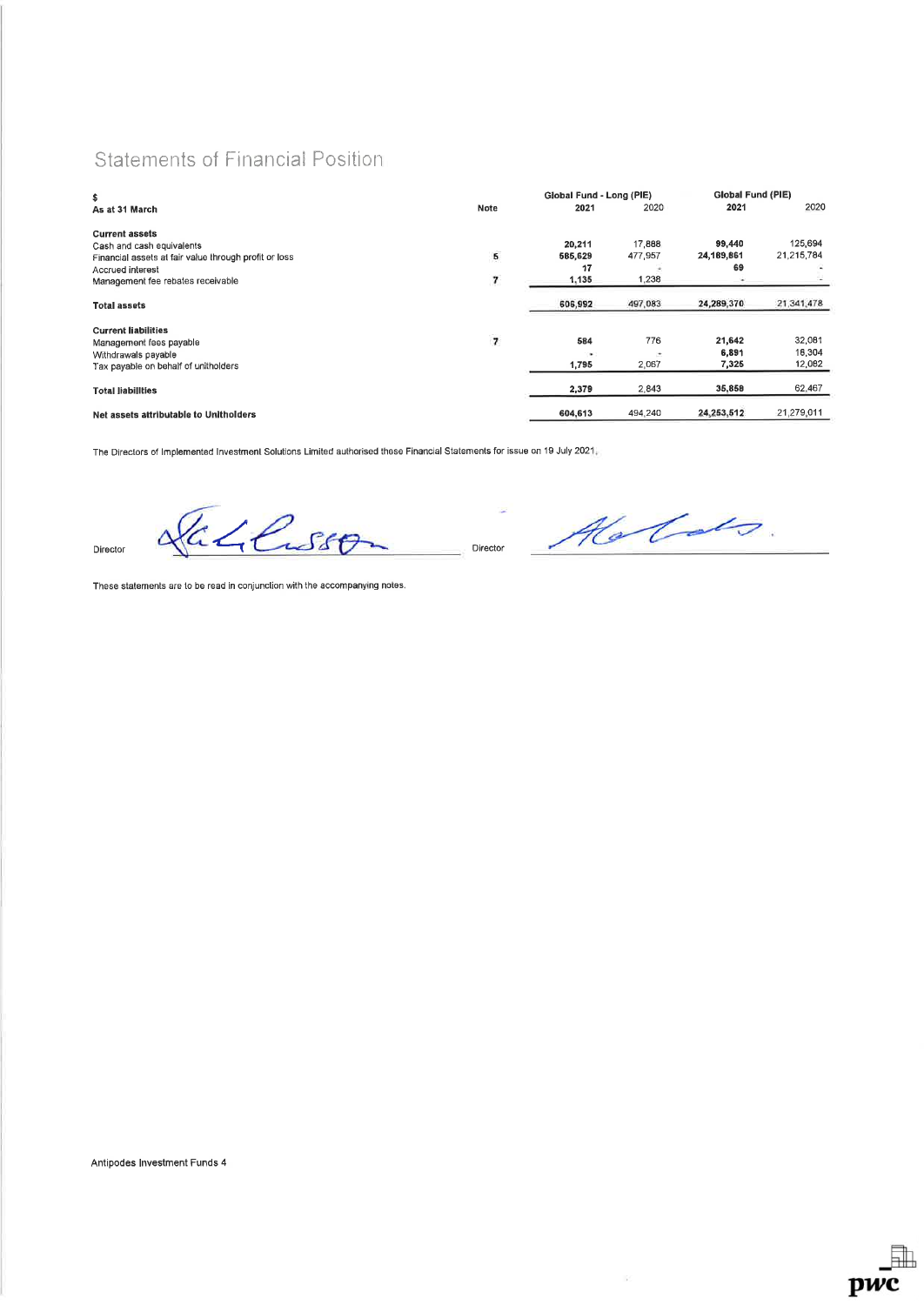# Statements of Cash Flows

| \$                                                                                          |             | Global Fund - Long (PIE) |            | Global Fund (PIE) |                |
|---------------------------------------------------------------------------------------------|-------------|--------------------------|------------|-------------------|----------------|
| For the year ended 31 March                                                                 | <b>Note</b> | 2021                     | 2020       | 2021              | 2020           |
| Cash flows from operating activities                                                        |             |                          |            |                   |                |
| Proceeds from sale of financial instruments at fair value through profit or loss            |             | 86,200                   | 193,639    | 5,282,566         | 38,181,741     |
| Purchase of financial instruments at fair value through profit or loss                      |             | (25,001)                 | (380,000)  | (3,664,605)       | (2,579,999)    |
| Sundry income received                                                                      |             |                          |            | 162               |                |
| Interest income received                                                                    |             | 35                       | 123        | 262               | 2,485          |
| Management fee rebates received                                                             |             | 4,692                    | 5,035      |                   |                |
| Management fees paid                                                                        |             | (6,068)                  | (5,854)    | (218, 280)        | (404, 364)     |
| Performance fees paid                                                                       |             |                          |            |                   | (227, 691)     |
| Administration and other expenses paid                                                      |             | (16)                     | (2)        | (66)              | (29)           |
| Net cash inflow/outflow from operating activities                                           | 8           | 59,842                   | (187,059)  | 1,400,039         | 34,972,143     |
| Cash flows from financing activities                                                        |             |                          |            |                   |                |
| Proceeds from units issued                                                                  |             | 22,847                   | 405.846    | 4.363.555         | 5,529,480      |
| Redemptions of units                                                                        |             | (78,050)                 | (210, 995) | (5,759,941)       | (40, 579, 284) |
| Unitholders tax liabilities                                                                 |             | (2,067)                  | (2, 195)   | (12,082)          | (9,031)        |
| Net cash outflow/inflow from financing activities                                           |             | (57, 270)                | 192,656    | (1,408,468)       | (35,058,835)   |
|                                                                                             |             |                          |            |                   |                |
| Net increase/(decrease) in cash and cash equivalents                                        |             | 2,572                    | 5,597      | (8, 429)          | (86, 692)      |
| Cash and cash equivalents at the beginning of the financial year                            |             | 17,888                   | 11,069     | 125,694           | 170,778        |
| Foreign exchange (loss)/gain on cash and cash equivalents denominated in foreign currencies |             | (249)                    | 1,222      | (17, 825)         | 41,608         |
| Cash and cash equivalents at the end of the financial year                                  |             | 20,211                   | 17.888     | 99,440            | 125,694        |

These statements are to be read in conjunction with the accompanying notes.

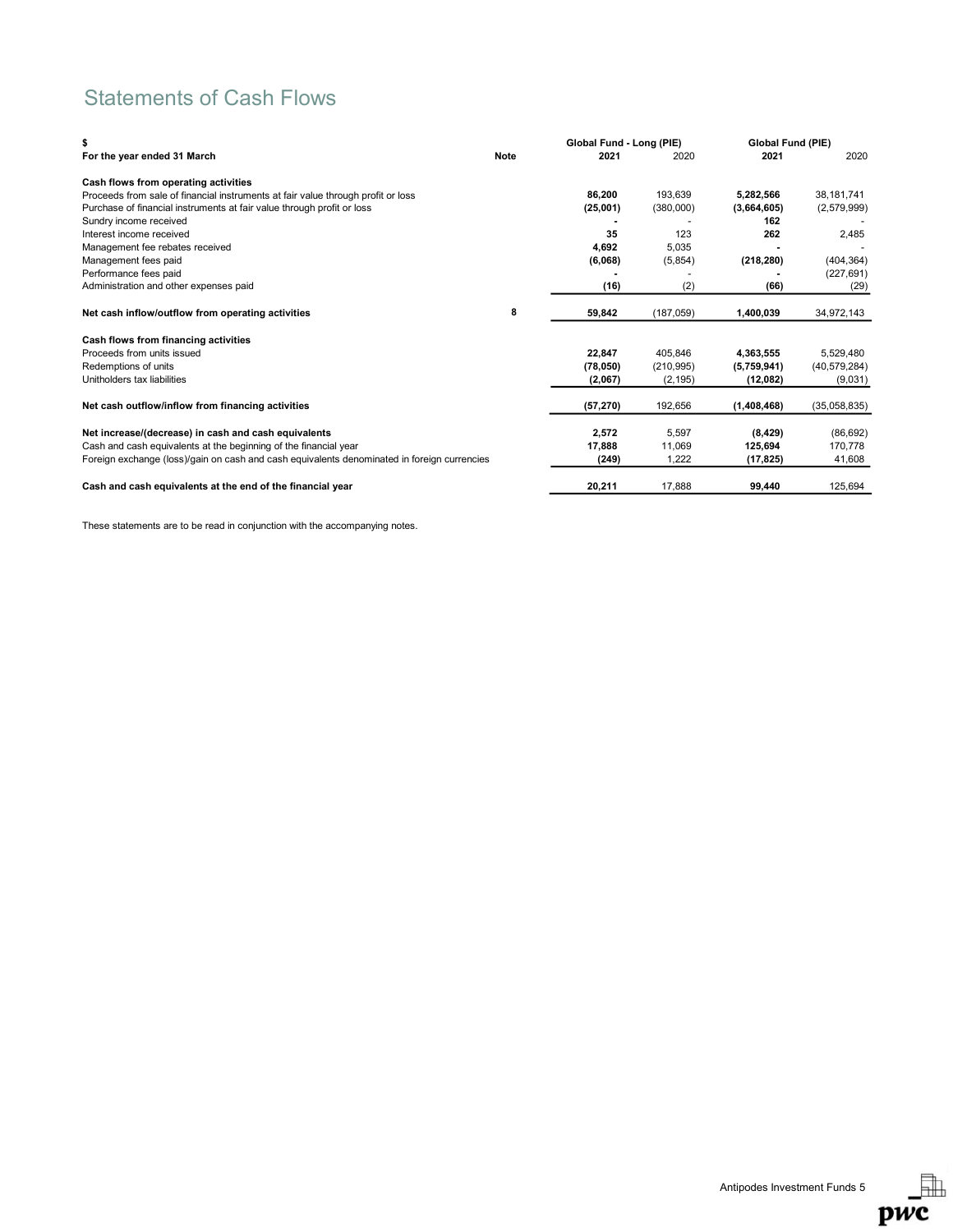## 1. General information

### Reporting Entities

These financial statements are for the year ended 31 March 2021 and have been prepared for the Funds which have been registered as the Antipodes Investment Funds Managed Investment Scheme. The Antipodes Investment Funds (the Funds) were registered as a Managed Investment Scheme in accordance with the Financial Markets Conduct Act 2013 on 16 July 2018. These Funds are the Antipodes Global Fund - Long (PIE) and the Antipodes Global Fund (PIE).

The Funds, which are separate legal entities are open-ended investment funds domiciled in New Zealand and established in Wellington under a Master Trust Deed issued 1 December 2016 and Unit Trust Establishment Deeds supplemental to the Trust Deed, dated 28 June 2018. Each Fund was established on the date of its Unit Trust Establishment Deed and will terminate in accordance with the provisions of the Trust Deed.

The principal activity of the Funds is investment, either via investments in other managed funds or holding investments directly.

The objectives of the Funds are to achieve absolute returns in excess of the MSCI All Country World Net Index in NZ dollars over the investment cycle (typically 3- 5 years).

The Fund's are managed by Implemented Investment Solutions Limited (the Manager) as they are the licensed manager appointed under the governing documents. The registered office for Implemented Investment Solutions Limited (IIS) is Level 2, Woodward House, 1 Woodward Street, Wellington 6011. Antipodes Partners is the Investment Manager of the Funds.

These financial statements were authorised for issue by the Board of Directors of the Manager on 19 July 2021.

#### Statutory Base

The Funds are a Managed Investment Scheme as defined by the Financial Markets Conduct Act 2013 and are subject to the provisions of that Act.

The Financial Statements have been prepared in accordance with the requirements of the Financial Markets Conduct Act 2013 and the Trust Deed.

### 2. Summary of significant accounting policies

The principal accounting policies applied in the preparation of these Financial Statements are set out below. These policies have been consistently applied throughout the period presented, unless otherwise stated.

#### 2.1 Basis of preparation

The Financial Statements have been prepared in accordance with Generally Accepted Accounting Practice in New Zealand (NZ GAAP). For the purposes of complying with NZ GAAP, the Funds are for-profit entities. These Financial Statements comply with New Zealand equivalents to International Financial Reporting Standards (NZ IFRS) and International Financial Reporting Standards (IFRS). These Financial Statements have been prepared under the historical cost method, except for financial assets and liabilities held at fair value through profit or loss.

The preparation of Financial Statements in conformity with NZ IFRS requires the use of certain critical accounting estimates. It also requires the Directors of the Manager to exercise their judgement in the process of applying the Fund's accounting policies. The areas involving a higher degree of judgement or complexity, or areas where assumptions and estimates are significant to the Financial Statements are disclosed in Note 3.

The Manager enters into a fund hosting arrangement with the Investment Manager. The arrangements involve the issuing and managing of funds, under the Manager's Managed Investment Scheme license, on behalf of an Investment Manager who wants to provide investors with access to their investment solutions. The Manager contracts with other service providers to provide the services required to be provided directly to the Funds. This includes investment management, trustee/supervisor, custodian, fund administration and audit services. In respect of these services the Manager is acting as an agent of the Fund.

The Financial Statements have been prepared for the year ended 31 March 2021 and comparative periods have been prepared for the year ended 31 March 2020.

There are no new standards or amendments to existing standards that are effective for the year commencing on 1 April 2020 that have a material effect on the Financial Statements of the Scheme Funds.

#### 2.2 Financial instruments

#### (a) Classification

#### Financial assets

Financial assets are recognised initially at fair value. After initial recognition, financial assets are measured at fair value or amortised cost, determined on the basis of both (a) the Fund's business model for managing the financial assets; and (b) the contractual cash flow characteristics of the financial asset.

#### (i) Financial assets at fair value through the profit or loss

Financial assets at fair value through the profit or loss can be either designated as such upon initial recognition or mandatorily measured at fair value in accordance with NZ IFRS 9. The portfolio of financial assets is managed and performance is evaluated on a fair value basis. The Funds are primarily focused on fair value information and the Investment Manager uses that information to assess the assets' performance and to make decisions. All financial assets at fair value through profit or loss are mandatorily measured at fair value through profit or loss. Financial assets at fair value through the profit or loss comprise of unlisted trusts.

(ii) Financial assets at amortised cost

(a) Cash and cash equivalents include cash in hand and deposits held at call with banks in New Zealand dollars and foreign currencies. Payments and receipts relating to the purchase and sale of investment securities are classified as cash flows from operating activities, as movements in the fair value of these securities represents the Funds' main income generating activity.

(b) Receivables include interest, dividends, contributions receivables and receivable on the sale of unsettled securities.

### Financial liabilities

### (i) Financial liabilities at amortised cost

Payables are amounts representing liabilities and accrued expenses owing by the Funds at year end and may include related party fees.

The Funds' policy requires the Manager and the Board of Directors to evaluate the information about financial assets and liabilities on a fair value basis together with other related financial information.

**DWC**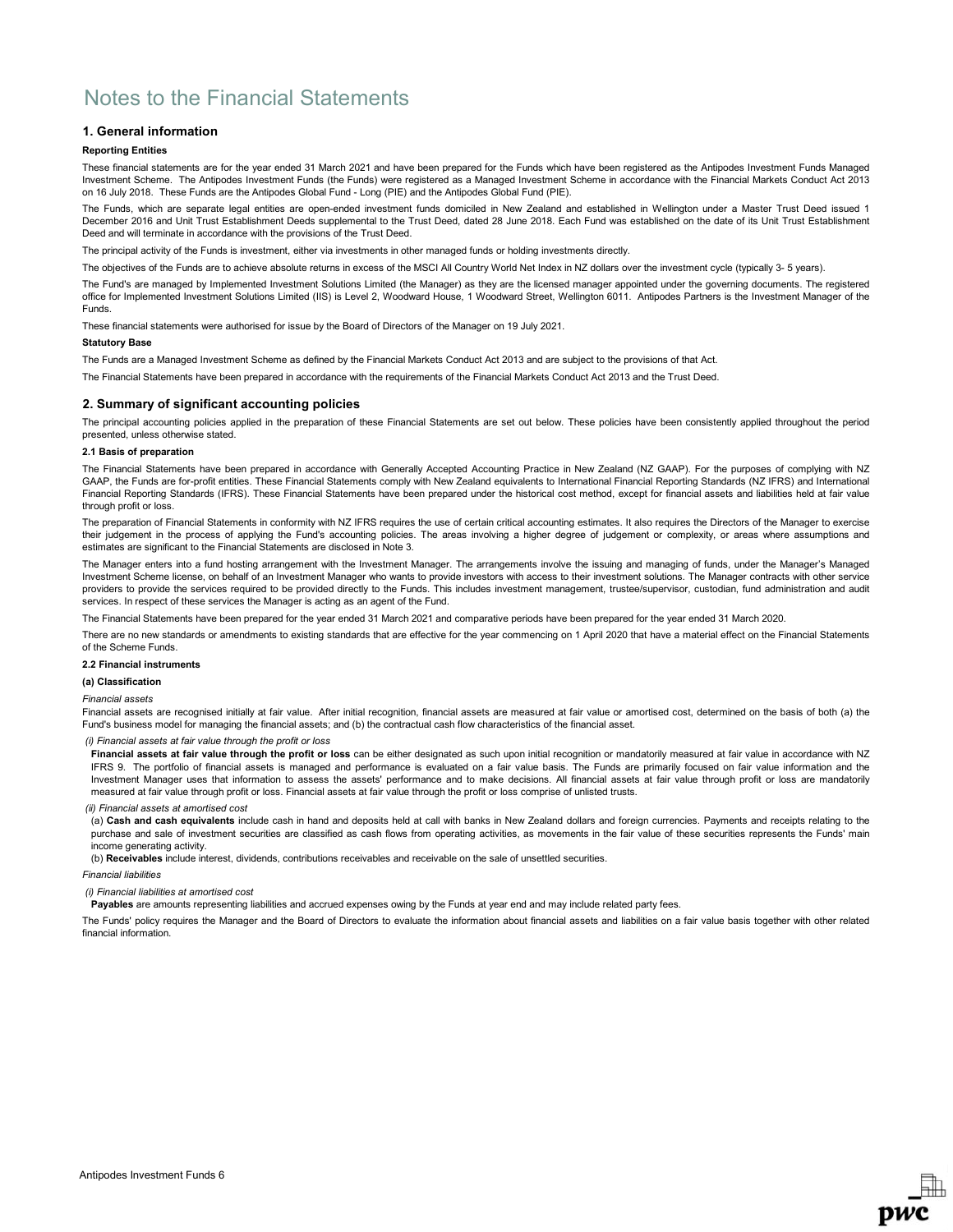## 2.2 Financial instruments (continued)

### (b) Recognition, derecognition and measurement

#### (i) Financial assets at fair value through the profit or loss

The Funds recognise financial assets and liabilities at fair value through profit or loss on the date they become parties to the contractual agreement. Financial assets and liabilities at fair value through profit or loss are initially recognised at fair value. Transaction costs are expenses as incurred in the Statement of Comprehensive Income. Financial assets are derecognised when the rights to receive cash flows from the investments have expired or the Funds have transferred substantially all of the risks and rewards of ownership. Financial liabilities are derecognised when the obligation under the liability is discharged, cancelled or expires. Subsequent to initial recognition, all financial assets and liabilities at fair value through the profit or loss are measured at fair value.

#### (ii) Financial assets and liabilities at amortised cost

The Funds recognise financial assets and financial liabilities at amortised cost on the date they become parties to the contractual agreement. Financial assets and financial liabilities at amortised cost are initially recognised at fair value. Financial assets are derecognised when the rights to receive cash flows from the investments have expired or the Funds have transferred substantially all of the risks and rewards of ownership. Financial liabilities are derecognised when the obligation under the liability is discharged, cancelled or expires. Subsequent to initial recognition, all financial assets and financial liabilities at amortised cost are measured at amortised cost. At each reporting date, the Funds shall measure the loss allowance of the financial assets at amortised cost at an amount equal to the lifetime expected credit losses if the credit risk has increased significantly since initial recognition. If, at the reporting date, the credit risk has not increased significantly since initial recognition, the Funds shall measure the loss allowance at an amount equal to 12 month expected credit losses. Significant financial difficulties of the counterparty, probability that the counterparty will enter bankruptcy or financial reorganisation, and default in payments are all considered indicators that a loss allowance may be required. If the credit risk increases to the point that it is considered to be credit impaired, interest income will be calculated based on the gross carrying amount adjusted for the loss allowance. A significant increase in credit risk is defined by management as any contractual payment which is more than 30 days past due or a counterparty credit rating which has fallen below BBB/Baa. Any contractual payment which is more than 90 days past due is considered credit impaired.

#### (c) Fair value estimation

Fair value is the price that would be received to sell an asset or paid to transfer a liability in an orderly transaction between market participants at the measurement date.

#### Fair value in an active market

The fair value of financial assets in active markets such as trading securities are based on quoted market prices at the close of trading on the reporting date. The quoted market price used the Funds are the last traded market price for financial assets where the last traded prices falls within the bid-ask spread. In circumstances where the last traded price is not within the bid-ask spread, management will determine the point within the bid-ask spread that is most representative of fair value.

#### Fair value in an inactive or unquoted market

The fair value of financial assets and liabilities that are not traded in an active market is determined using valuation techniques. The Funds use a variety of methods and make assumptions that are based on market conditions existing at each balance date. Valuation techniques used include the use of recent comparable market transactions, reference to other instruments that are substantially the same, discounted cash flow analysis, option pricing models and other valuation techniques commonly used by market participants making the maximum use of market inputs and relying as little as possible on entity-specific inputs.

The Funds' investments in other funds are subject to the terms and conditions of the respective funds' offering documentation. The investments in other funds are primarily valued based on the latest available redemption price of such units for each other fund investment, as determined by the other funds' administrators. The Funds review the details of the reported information obtained from the other funds and consider: the liquidity of the other fund or its underlying investments; the value date of the net asset value provided; and restrictions on redemptions; and the basis of accounting and, in instances where the basis of accounting is other than fair value, fair valuation information is obtained from the other funds' advisors.

The rights of the Funds to request redemption of their investments in other funds may vary in frequency from daily to weekly redemptions. As a result, the carrying values of the other funds may not be indicative of the values ultimately realised on redemption. In addition, the Funds may be materially affected by the actions of other investors who have invested in other funds in which the Funds have invested.

If necessary, the Funds make adjustments to the net asset value of various other fund investments to obtain the best estimate of fair value. Other net changes in fair value on financial assets and financial liabilities at fair value through profit or loss in the Statements of Comprehensive Income include the change in fair value of each other fund.

### 2.3 Offsetting financial instruments

Financial assets and liabilities are offset and the net amount reported in the Statements of Financial Position when there is a legally enforceable right to offset the recognised amounts and there is an intention to settle on a net basis, or realise the asset and settle the liability simultaneously.

#### 2.4 Net assets attributable to unitholders

The Funds issue units that are redeemable at the Unitholders' option and have identical features and are therefore classified as equity. Redemption may take place at the redemption price on any business day after appropriate notice. The fair value of redeemable units is measured at the redemption amount that is payable (based on the redemption unit price) at .<br>the balance date if Unitholders exercised their right to put the units back to the Funds.

Applications received for units in the Funds are recorded net of any entry fees payable prior to the issue of units in the Funds and any initial service fee (if any). Redemptions from the Funds are recorded gross of any exit fees payable after the cancellation of the units redeemed. Units are issued and redeemed at the holder's option at prices based on the Funds' net asset value per unit at the time of issue or redemption adjusted for a margin spread of 75bps for each of the respective Funds. The margin spreads on applications and redemptions are to cover costs associated with the transactions. The Funds' net asset value per unit is calculated by dividing the net assets attributable to the holders of the Fund with the total number of outstanding units of the Fund. In accordance with the provisions of the offering documents, investment positions are valued based at the appropriate market value for the purpose of determining the net asset value per unit for subscriptions and redemptions.

#### 2.5 Investment income

Interest income on financial assets at amortised cost

Interest earned on cash and cash equivalents are included as Interest income in the Statements of Comprehensive Income on an accruals basis.

#### Dividend and distribution income

Dividend income is recognised on the ex-dividend date with any related foreign withholding tax recorded in the Statements of Net Assets Attributable to Unitholders as a unitholder tax liability. Trust distributions are recognised on a present entitlement basis

### Net gains and losses on financial assets at fair value through profit or loss

Realised and unrealised gains and losses are reflected in the Statements of Comprehensive Income as net gain/(loss) on financial instruments held at fair value through profit or loss. Unrealised gains or losses include the change in net market value of investments held as at balance date and the reversal of prior periods unrealised gains or losses on investments

that have been realised in the current year. Realised gains or losses are calculated based on the gross sale proceeds and the weighted average cost of the investments sold.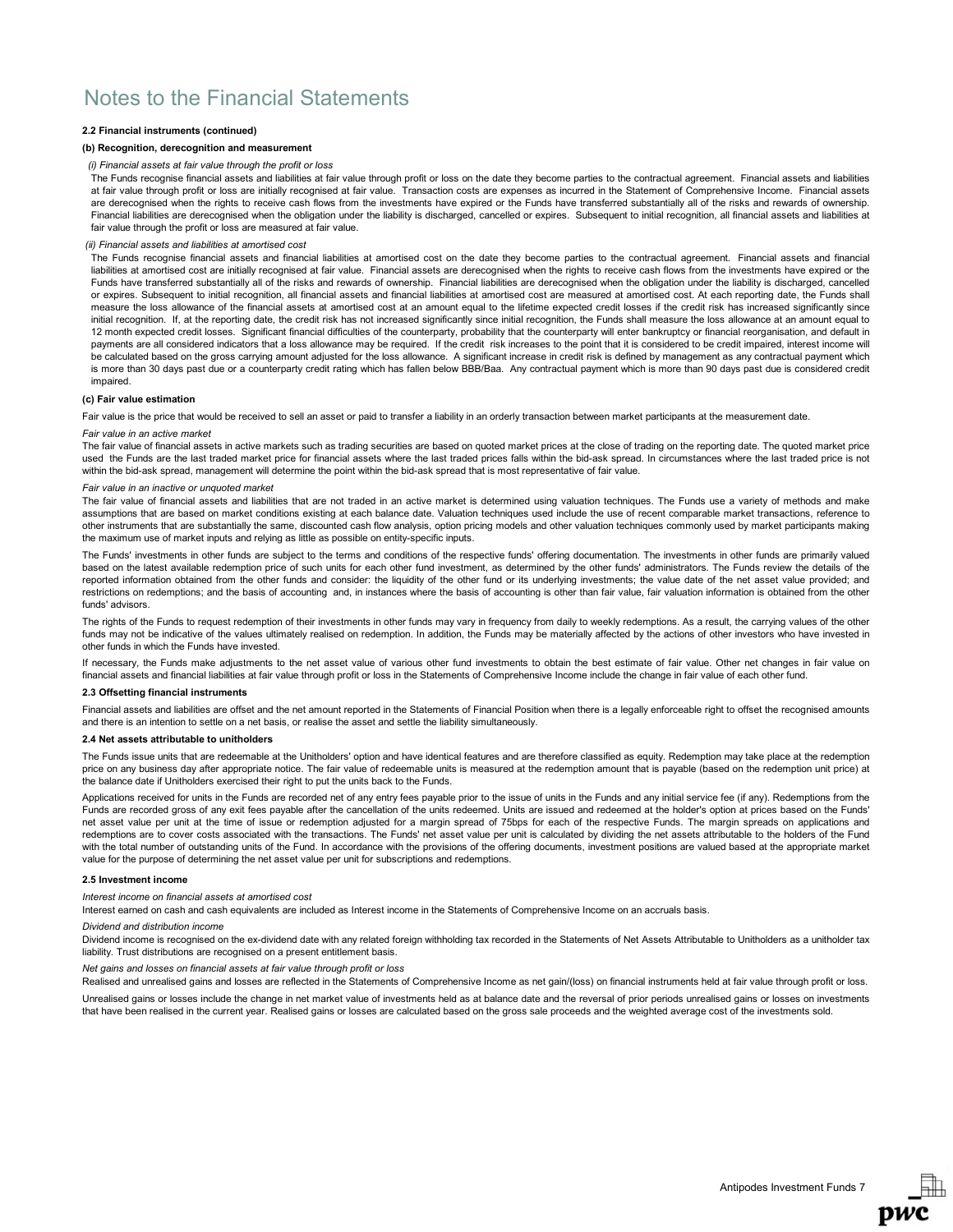## 2.6 Expenses

All expenses, including the Funds' management fees, are recognised in the Statements of Comprehensive Income on an accruals basis.

#### 2.7 Foreign currency translation

#### (a) Functional and presentation currency

Items included in the Funds' financial statements are measured using the currency of the primary economic environment in which they operate (the "functional currency"). The functional currency for the Funds is the New Zealand dollar, which reflects the currency in which the Funds compete for funds and are regulated. The Funds' investors are from New Zealand, with the subscriptions and redemptions of the units denominated in New Zealand dollars. The performance of the Funds is measured in New Zealand dollars. The Manager considers the New Zealand dollar as the currency that most faithfully represents the economic effects of the underlying transactions, events and conditions. The financial statements are presented in New Zealand dollars, which is also the Funds' presentation currency.

### (b) Transactions and balances

Foreign currency transactions are translated into the functional currency using the exchange rates prevailing at the dates of the transactions. Foreign currency assets and liabilities are translated into the functional currency using the exchange rate prevailing at balance date.

Foreign exchange gains and losses resulting from translation are included in the Statements of Comprehensive Income.

Foreign exchange gains and losses relating to cash and cash equivalents are presented in the Statements of Comprehensive Income within 'net foreign currency gains or losses on cash and cash equivalents'.

Foreign exchange gains and losses relating to the financial assets and liabilities carried at fair value through profit or loss are presented in the Statements of Comprehensive Income within 'other net changes in fair value on financial assets at fair value through profit or loss'.

### 2.8 Income tax

The Funds qualify as and have each elected to be a Portfolio Investment Entity (PIE) for tax purposes. Under the PIE regime income is effectively taxed in the hands of the Unitholders and therefore the Funds have no income tax expense. Accordingly, no income tax expense is recognised in the Statements of Comprehensive Income. Income is disclosed gross of any resident and foreign withholding taxes deducted at source and the taxes are included in Unitholder tax liabilities in the Statements of Changes in Net Assets Attributable to Unitholders.

Under the PIE regime, the Manager attributes the taxable income of the Funds to Unitholders in accordance with the proportion of their interest in the Funds. The income attributed to each Unitholder is taxed at the Unitholder's "prescribed investor rate" which is capped at 28% on redemptions and annually at 31 March each year.

Unitholder tax liabilities disclosed in the Statements of Changes in Net Assets Attributable to Unitholders consists of withdrawals to meet Unitholder tax liabilities under the PIE regime and any resident and foreign withholding taxes deducted at source.

# 2.9 Distribution to unitholders

Distributions may be made from the Funds in accordance with the terms of the Trust Deed, the relevant Establishment Deed and the distribution policy for the Fund. Amounts that are not distributed, remain invested as part of the assets of the relevant Fund. Proposed distributions to unitholders are recognised in the Statements of Changes in Net Assets Attributable to Unitholders when they are appropriately authorised and no longer at the discretion of the Funds' Manager.

Unitholders have the choice to automatically reinvest their distributions. The reinvestment is made on the first available ex distribution net asset value price for the relevant Fund.

### 2.10 Goods and services tax (GST)

The Funds are not registered for GST. The Statements of Comprehensive Income and Statements of Cash Flows have been prepared so that all components are stated inclusive of GST. All items in the Statements of Financial Position are stated inclusive of GST.

### 3. Critical accounting estimates and judgements

The Manager of the Funds makes estimates and assumptions that affect the reported amounts of assets and liabilities. The resulting accounting estimates will, by definition, seldom equal the related actual results. The estimates and assumptions that have a significant risk of causing a material adjustment to the carrying amounts of assets and liabilities are outlined below. Estimates are continually evaluated and are based on historical experience among other factors, including expectations of future events that are believed to be reasonable under the circumstances.

## Fair value of securities not quoted in an active market

The fair value of investments in other funds have been fair valued in accordance with the policies set out above in note 2.2 (c).

For certain other financial instruments, including amounts due from/to for unsettled trades, accounts payable and accrued expenses, the carrying amounts approximate fair value due to the short term nature of these financial instruments.

#### Net assets attributable to Unitholders

The Funds classify units as equity instruments in accordance with revised NZ IAS 32, 'Financial Instruments: Presentation'. The Funds continue to assess the classification of the redeemable units to ensure they have all the features or meet all the conditions set out in paragraphs 16A and 16B of NZ IAS 32.

#### COVID-19

The Manager continues to closely monitor the impacts of the COVID-19 Pandemic on the Funds. The Manager has evaluated the impact of COVID-19 on the valuation of financial instruments as at 31 March 2021 and has concluded that an adjustment was not required on the basis that the markets were functioning and the redemption price for the financial assets at fair value through profit or loss represented fair value.

**DWC**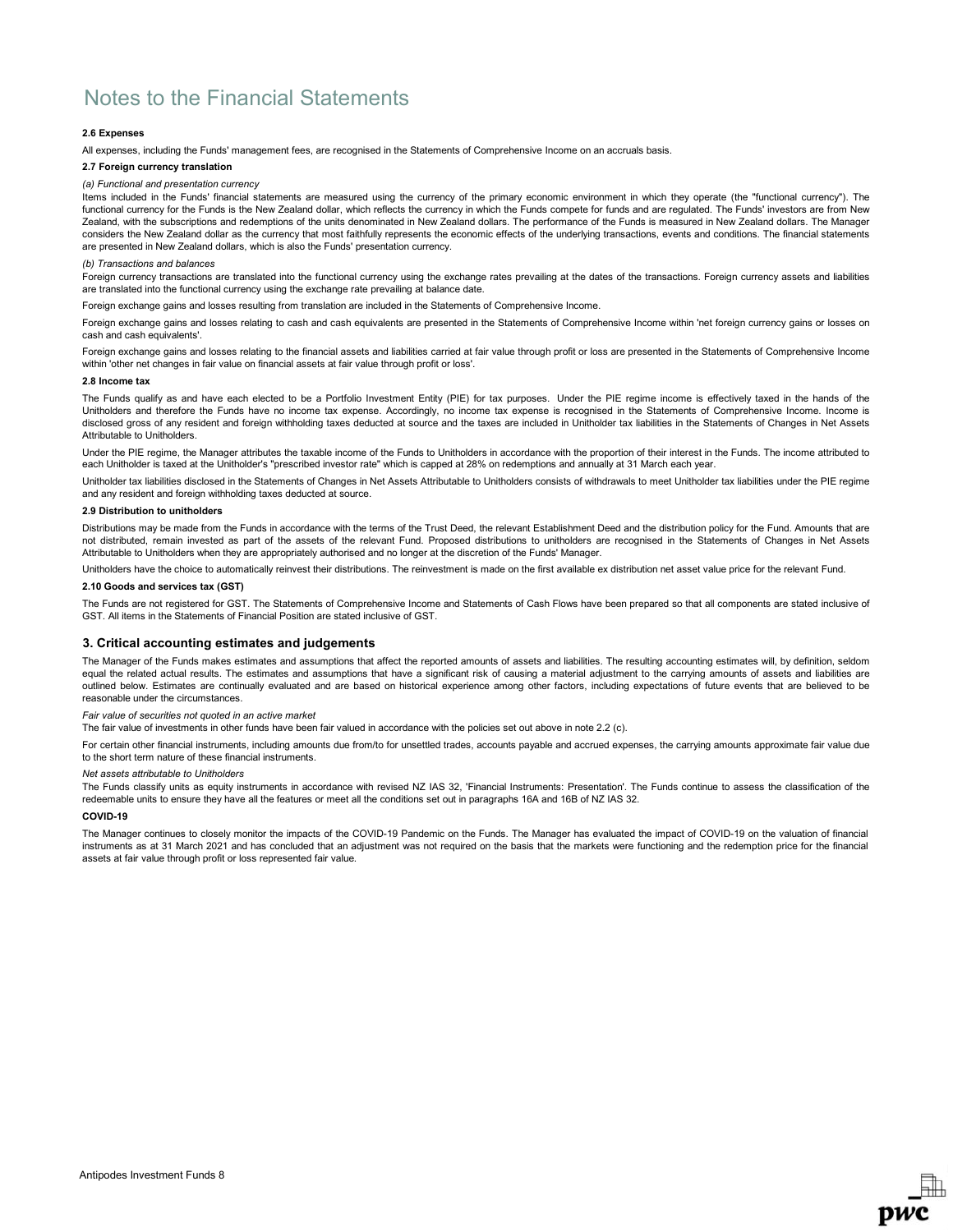## 4. Financial risk management

## 4.1 Financial risk factors

The Trust Deed for the Funds requires the Investment Manager to invest the assets of each Fund in accordance with the Statement of Investment Policy and Objectives ("SIPO"), in order to manage risk. The Funds' activities expose them to a variety of financial risks: market risk (including currency risk, cash flow interest rate risk and price risk), credit risk and liquidity risk. The Funds' overall risk management programme seeks to maximise the returns derived for the level of risk to which the Funds are exposed and seeks to minimise potential adverse effects on the Funds' financial performance.

All securities investments present a risk of loss of capital. The Funds hold financial instruments in unlisted unit trusts and cash and cash equivalents where the maximum loss of capital is limited to the carrying value of those positions.

The Global Fund - Long (PIE) and the Global Fund (PIE) are also indirectly exposed to risk factors such as credit risk and interest rate risk via its investments in the Antipodes Unit Trusts (refer to the Related parties note 7). However the risk management note outlined below are not prepared on a look through basis.

In addition to internal risk management carried out by the Manager and the Investment Manager, financial risk is also managed by the setting of an investment policy, agreed with and monitored by the Supervisor and set out in the Funds' Product Disclosure Statement ("PDS").

The Investment Manager uses different methods to measure and manage the various types of risk to which it is exposed; these methods are explained below.

### 4.1.1 Market risk

(a) Price risk

The Funds are exposed to price risk due to their investments in unlisted unit trusts for which prices in the future are uncertain. The Funds manage their price risk by ensuring that all activities are transacted in accordance with mandates, overall investment strategy and within approved limits.

The table below summarises the sensitivity of the Funds' net assets attributable to Unitholders to movements in prices including the effect of movements in foreign currency exchange rates, as at 31 March. If prices for the Funds' investments had increased or decreased by 5% with all other variables held constant, this would have had the following impact on the Statement of Comprehensive Income and Net Assets Attributable to Unitholders:

|                       | Global Fund - Long (PIE) |          |             | Global Fund (PIE) |  |
|-----------------------|--------------------------|----------|-------------|-------------------|--|
| As at 31 March        | 2021                     | 2020     | 2021        | 2020              |  |
| 5% increase in prices | 29.281                   | 23.898   | .209.493    | .060.789          |  |
| 5% decrease in prices | (29, 281)                | (23.898) | (1.209.493) | (1,060,789)       |  |

#### (b) Foreign exchange risk

Foreign currency risk, as defined in NZ IFRS 7, 'Financial Instruments: Disclosures', arises as the value of future transactions, recognised monetary assets and monetary liabilities denominated in other currencies fluctuate due to changes in foreign exchange rates. NZ IFRS 7 considers the foreign exchange exposure relating to non-monetary assets and liabilities to be a component of market price risk not foreign currency risk.

At the balance date the Funds had the following foreign currency exposures due to holdings of monetary assets and liabilities (expressed in NZD equivalents):

|                                                                                                                                                                       | Global Fund - Long (PIE) | Global Fund (PIE) |            |            |
|-----------------------------------------------------------------------------------------------------------------------------------------------------------------------|--------------------------|-------------------|------------|------------|
| As at 31 March                                                                                                                                                        | 2021                     | 2020              | 2021       | 2020       |
| <b>Monetary assets</b>                                                                                                                                                |                          |                   |            |            |
| United States dollar (USD)                                                                                                                                            | 585.629                  | 477.958           | 24.189.861 | 21.215.784 |
| The film below concerning the Second on the Officerate of Occupationals, Income and Net Accept Attachmental to Hallbary and provident capture of belonge data had the |                          |                   |            |            |

The table below summarises the impact on the Statements of Comprehensive Income and Net Assets Attributable to Unitholders on monetary assets at balance date, had the exchange rates between the New Zealand dollar and the foreign currencies increased or decreased by 5% with all other variables held constant. The analysis is based on the Manager's best estimate of a reasonable possible shift in exchange rates with regard to historical volatility.

|                                | Global Fund - Long (PIE) |          |             | <b>Global Fund (PIE)</b> |  |
|--------------------------------|--------------------------|----------|-------------|--------------------------|--|
| As at 31 March                 | 2021                     | 2020     | 2021        | 2020                     |  |
| <b>Monetary assets</b>         |                          |          |             |                          |  |
| Exchange rates increased by 5% | (27, 887)                | (22.760) | (1.151.898) | (1,010,275)              |  |
| Exchange rates decreased by 5% | 30.823                   | 25.156   | 1.273.151   | 1.116.620                |  |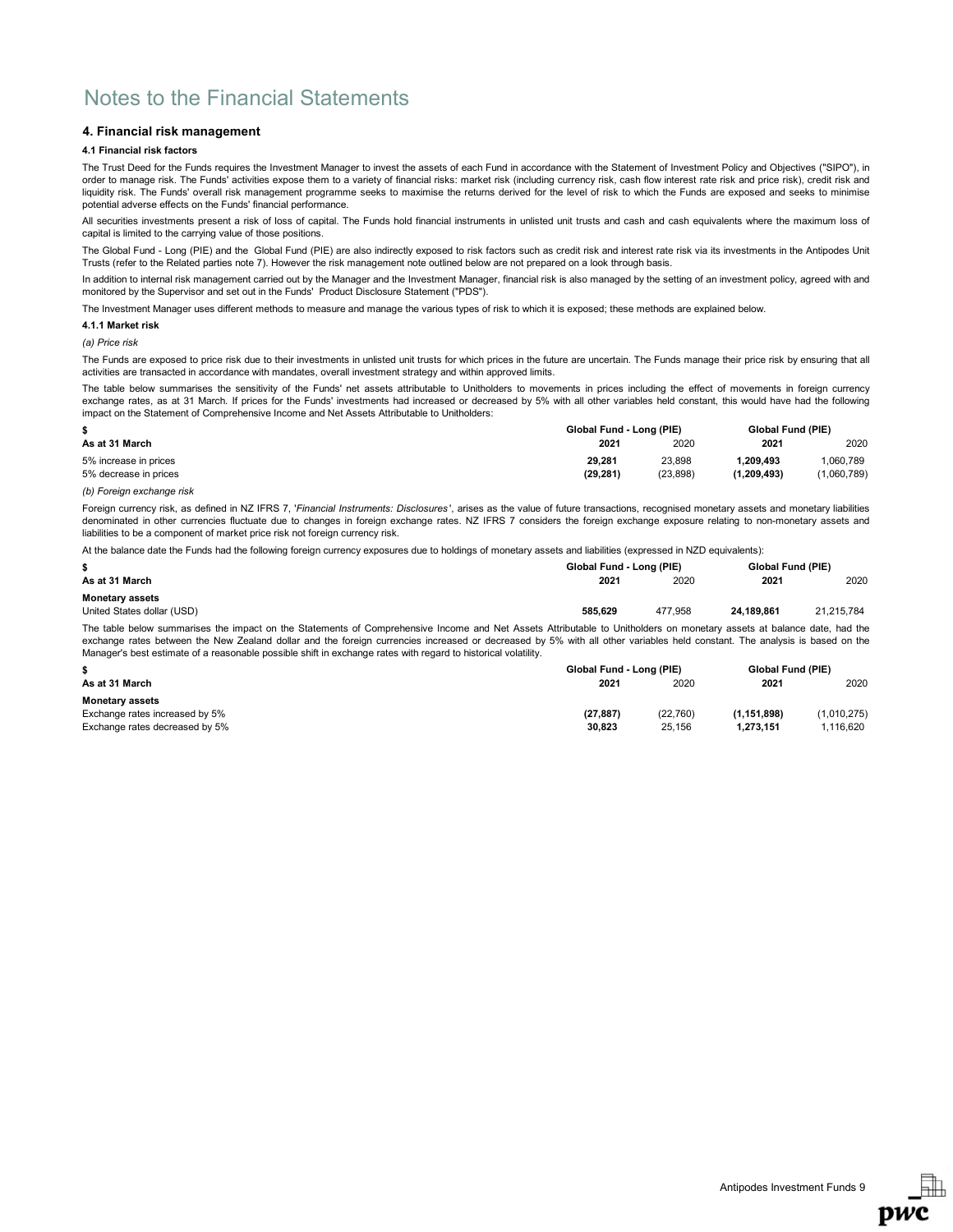## (c) Interest rate risk

Interest rate risk arises from the effects of fluctuations in the prevailing levels of market interest rates on the fair value or cash flows of financial assets. The Funds hold cash and cash equivalents that expose the Funds to cash flow interest rate risk.

## Cashflow interest rate risk

The Funds hold cash and cash equivalents in New Zealand dollars that expose the Funds to cash flow interest rate risk.

The table below summarises the impact on the Statements of Comprehensive Income and Net Assets Attributable to Unitholders had the relevant interest rates increased or decreased by 1% at balance date with all other variables held constant. The analysis is based on the Manager's best estimate of a reasonable possible shift in interest rates with regard to historical volatility.

|                | Global Fund - Long (PIE) |       |       | Global Fund (PIE) |  |
|----------------|--------------------------|-------|-------|-------------------|--|
| As at 31 March | 2021                     | 2020  | 2021  | 2020              |  |
| Increase of 1% | 202                      | 179   | 994   | .257              |  |
| Decrease of 1% | (202)                    | (179) | (994) | ,257)             |  |

## 4.1.2 Credit risk

Credit risk is the potential risk of financial loss resulting from the failure of counterparties to honour fully the terms and conditions of a contract with the Funds. The Funds are exposed to credit risk, which is the risk that a counterparty or issuer of a security will be unable to pay amounts in full when they fall due. The main concentration to which the Funds are exposed arises from the Funds' investments in cash and cash equivalents, other unlisted unit trusts, contributions receivable and other receivable balances.

The Funds' policy to manage this risk is to impose minimum credit rating requirements for each counterparty.

The following table sets out the equivalent Standard and Poor's credit rating for cash and cash equivalents held by the Funds.

| \$                                             |     | Global Fund - Long (PIE) | Global Fund (PIE) |        |        |         |
|------------------------------------------------|-----|--------------------------|-------------------|--------|--------|---------|
| As at 31 March                                 |     |                          | 2021              | 2020   | 2021   | 2020    |
| Cash and cash equivalents<br><b>High Grade</b> | AA- |                          | 20,211            | 17.888 | 99.440 | 125,694 |
|                                                |     |                          | 20,211            | 17.888 | 99.440 | 125.694 |

Counterparties of financial assets at fair value through profit or loss do not have credit ratings.

The maximum credit risk of financial instruments is considered to be the carrying value recognised in the Statements of Financial Position. Management consider the probability of default to be close to zero as the counterparties have a strong capacity to meet their contractual obligations in the near term. As a result, no loss allowance has been recognised based on 12-month expected credit losses as any such impairment would be wholly insignificant to the Funds.

#### 4.1.3 Liquidity risk

Liquidity risk is the risk that the Funds may not be able to generate sufficient cash resources to settle their obligations in full as they fall due or can only do so on terms that are materially disadvantageous.

The Funds are exposed to daily redemptions of units. The liquidity policy applied by the Investment Manager is dependent on the type of investments held by the Funds. For the Global Fund - Long (PIE) and the Global Fund (PIE) the policy is to be fully invested in unlisted unit trusts that provide adequate liquidity. Withdrawals from the Funds are generally paid within 4 days of the redemption request. The Investment Manager considers this as part of monitoring the liquidity of the Funds.

The following table analyses each of the Funds' financial liabilities and derivative financial instruments in a loss position based on a contractual maturity basis rather than on an expected maturity basis, as the expected maturities for such contracts are not considered to be essential to an understanding of the timing of cash flows. The amounts in the table are the contractual undiscounted cash flows.

| \$                                                  | Global Fund - Long (PIE) |                          |        | Global Fund (PIE) |  |
|-----------------------------------------------------|--------------------------|--------------------------|--------|-------------------|--|
| As at 31 March                                      | 2021                     | 2020                     | 2021   | 2020              |  |
| <b>Management fees payable</b><br>7 days to 1 month | 584                      | 776                      | 21.642 | 32,081            |  |
| Withdrawals payable<br>$1 - 7$ days                 | $\sim$                   | $\overline{\phantom{a}}$ | 6,891  | 18,304            |  |

### 4.2 Capital risk management

The Funds' capital is represented by the net assets attributable to Unitholders. The Funds' objective when managing capital is to provide returns for Unitholders through investing and to employ an established Investment Manager who manages a diversified portfolios of funds.

The minimum initial investment for each Fund is \$25,000. Thereafter, the minimum additional investment is \$5,000 per Fund. These minimum amounts may be varied or waived at the Manager's discretion.

Payment for redemption requests will normally be made within 15 days of receiving a redemption request from the member of a Fund.

The Manager may suspend redemptions where the Manager decides to close the Fund, or in other circumstances where the Manager believes that allowing members to take money out would not be workable, or would prejudice members generally. A suspension can last up to six months. If withdrawals are suspended and a member submitted a withdrawal request, the redemption request will not be processed until the suspension is lifted.

The Manager reserve the right to refuse a redemption request for less than 5,000 units or a redemption request that would result the member's holding be less than 25,000 units (except where the member withdraws it total unitholding).

The Funds do not have any externally imposed capital requirements. Units may be redeemed at any month end subject to the receipt of the redemption request.

Neither the Supervisor, the Manager, or any other party guarantee the units offered by the Funds, the performance or returns of the Funds or the repayment of capital.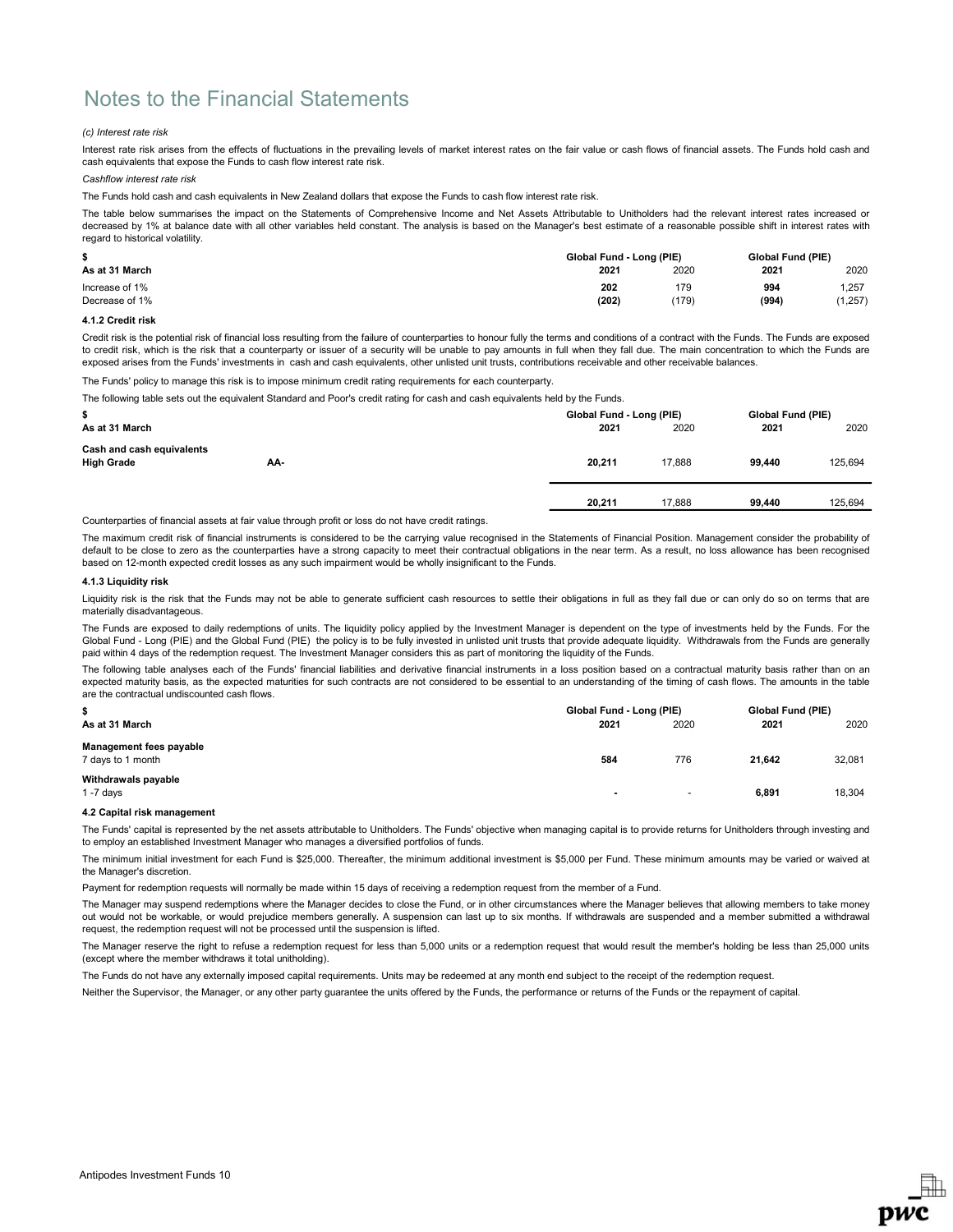## 4.3 Fair value estimation

All financial assets and financial liabilities included in the Statements of Financial Position, are carried at amounts that represent or approximate fair value. The fair value of financial assets traded in active markets are based on quoted market prices at the close of trading on the year end date. The quoted market price used for financial assets held by the Funds is the last traded price. The price used for unlisted unit trusts is the published withdrawal price.

A financial instrument is regarded as quoted in an active market if quoted prices are readily and regularly available from an exchange, dealer, broker, industry group, pricing service, or regulatory agency, and those prices represent actual and regularly occurring market transactions on an arm's length basis.

NZ IFRS 13 requires the Funds to classify fair value measurements using a fair value hierarchy that reflects the significance of the inputs used in making the measurements. The fair value hierarchy has the following levels:

\* Quoted prices (unadjusted) in active markets for identical assets or liabilities (level 1).

\* Inputs other than quoted prices included within level 1 that are observable for the asset or liability, either directly (that is, as prices) or indirectly (that is, derived from prices) (level 2).

\* Inputs for the asset or liability that are not based on observable market data (that is, unobservable inputs) (level 3).

The level in the fair value hierarchy within which the fair value measurement is categorised in its entirety is determined on the basis of the lowest input that is significant to the fair value measurement in its entirety. For this purpose, the significance of an input is assessed against the fair value measurement in its entirety. If a fair value measurement uses observable inputs that require significant adjustment based on unobservable inputs, that measurement is a level 3 measurement.

The determination of what constitutes 'observable' requires significant judgement by the Manager. The Manager considers observable data to be that market data that is readily available, regularly distributed or updated, reliable and verifiable and provided by independent sources that are actively involved in the relevant market.

The following table analyses within the fair value hierarchy the Funds' financial assets and financial liabilities (by class) measured at fair value at the year end:

| \$                                                          | Global Fund - Long (PIE) |         | Global Fund (PIE) |            |
|-------------------------------------------------------------|--------------------------|---------|-------------------|------------|
| As at 31 March                                              | 2021                     | 2020    | 2021              | 2020       |
| <b>Level 2 Assets</b>                                       |                          |         |                   |            |
| Financial assets at fair value through profit or loss       |                          |         |                   |            |
| Unlisted funds                                              | 585.629                  | 477.957 | 24.189.861        | 21.215.784 |
|                                                             |                          |         |                   |            |
| <b>Total Level 2 Assets</b>                                 | 585.629                  | 477.957 | 24.189.861        | 21.215.784 |
|                                                             |                          |         |                   |            |
| Total financial assets at fair value through profit or loss | 585.629                  | 477.957 | 24.189.861        | 21.215.784 |

All unlisted funds (being Antipodes Global Long UCITS-S USD and Antipodes Global UCITS-S USD) are not quoted in an active market (see note 7.2 for more details). The investee funds classified in Level 2 were fair valued using the net asset value of the underlying fund, as reported by the investee fund's administrator. For the investee funds, management believes the Funds could have redeemed their investments at the net asset value per unit at balance date.

## 5. Financial assets at fair value through profit or loss

| \$                                                             |                          | Global Fund - Long (PIE) |                   | Global Fund (PIE) |  |
|----------------------------------------------------------------|--------------------------|--------------------------|-------------------|-------------------|--|
| As at 31 March                                                 | 2021                     | 2020                     | 2021              | 2020              |  |
| Financial assets measured at fair value through profit or loss |                          |                          |                   |                   |  |
| Unlisted funds                                                 | 585,629                  | 477,957                  | 24,189,861        | 21,215,784        |  |
| Total financial assets at fair value through profit or loss    | 585,629                  | 477,957                  | 24,189,861        | 21,215,784        |  |
| 6. Financial instruments by category                           |                          |                          |                   |                   |  |
| \$                                                             | Global Fund - Long (PIE) |                          | Global Fund (PIE) |                   |  |
| As at 31 March                                                 | 2021                     | 2020                     | 2021              | 2020              |  |
| Financial assets at fair value through profit or loss          |                          |                          |                   |                   |  |
| Financial assets measured at fair value through profit or loss | 585,629                  | 477,957                  | 24,189,861        | 21,215,784        |  |
| Total assets at fair value through the profit or loss          | 585,629                  | 477,957                  | 24,189,861        | 21,215,784        |  |
| Financial assets at amortised cost                             |                          |                          |                   |                   |  |
| Cash and cash equivalents                                      | 20,211                   | 17.888                   | 99,440            | 125,694           |  |
| <b>Accrued Interest</b>                                        | 17                       |                          | 69                |                   |  |
| Management fee rebates receivable                              | 1,135                    | 1,238                    |                   |                   |  |
| Total financial assets at amortised cost                       | 21,363                   | 19,126                   | 99,509            | 125,694           |  |
| <b>Total financial assets</b>                                  | 606,992                  | 497,083                  | 24,289,370        | 21,341,478        |  |
| \$                                                             | Global Fund - Long (PIE) |                          | Global Fund (PIE) |                   |  |
| As at 31 March                                                 | 2021                     | 2020                     | 2021              | 2020              |  |
| <b>Financial liabilities at amortised cost</b>                 |                          |                          |                   |                   |  |
| Management fees payable                                        | 584                      | 776                      | 21,642            | 32,081            |  |
| Withdrawals payable                                            | $\blacksquare$           |                          | 6,891             | 18,304            |  |
| Total financial liabilities at amortised cost                  | 584                      | 776                      | 28,533            | 50,385            |  |
| <b>Total financial liabilities</b>                             | 584                      | 776                      | 28,533            | 50,385            |  |
|                                                                |                          |                          |                   |                   |  |



**DWC**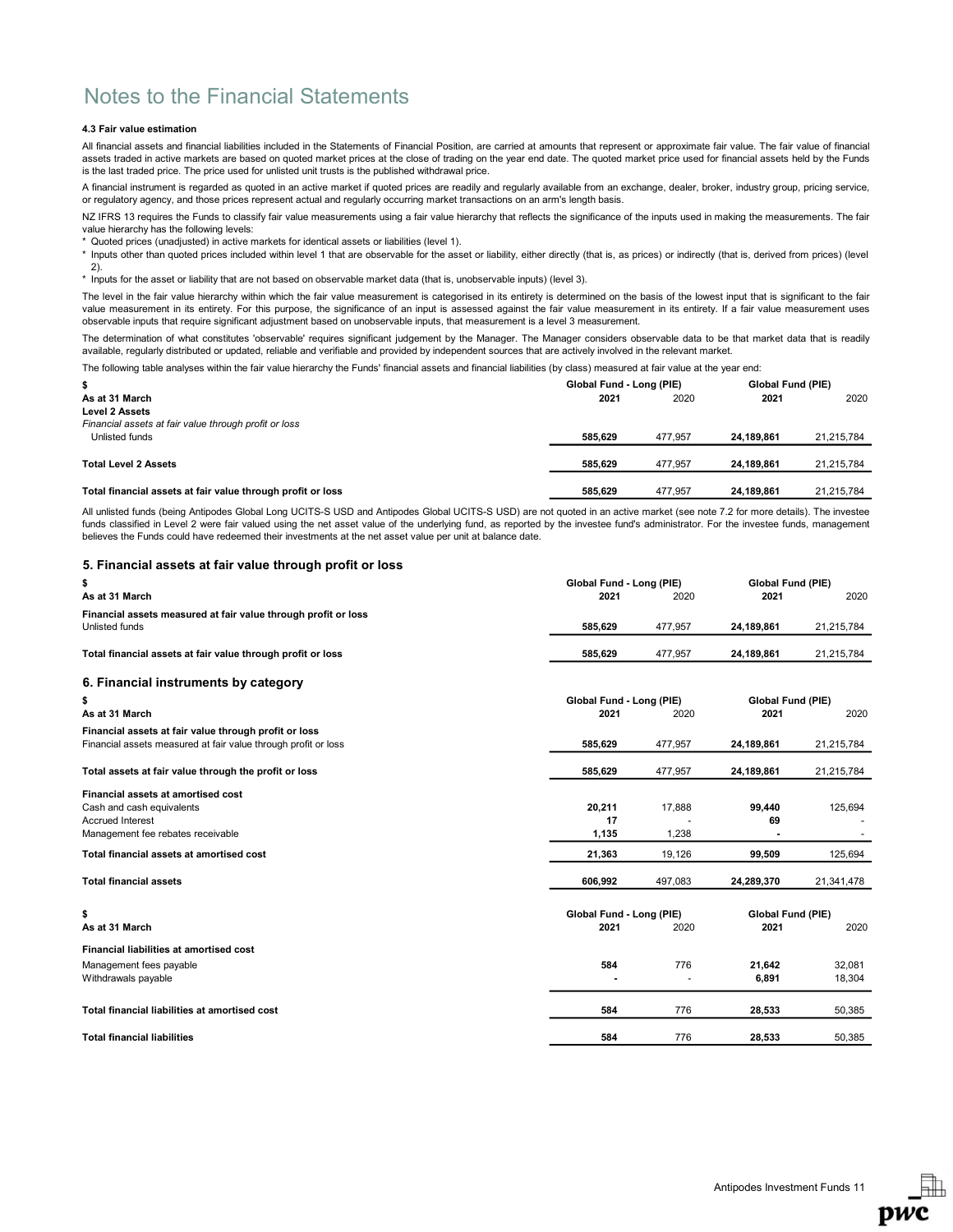## 7. Related parties

### 7.1 Key management and key management personnel

As outlined in the Funds' Product Disclosure Statement, the Funds incur management fees fixed at 1.25% of net asset value including GST. GST is currently charged at various rates driven by the nature of the service provided including exempt services such as custody and up to 15% for other services. The management fees include fees paid to the Investment Manager, the Manager for hosting the Fund, the Supervisor, the Custodian and Administration Manager, bank charges and other various costs and expenses incurred.

Management fee rebates are received from the Manager. At 31 March 2021, \$1,135 is recognised as a receivable in Global Fund- (Long Pie).

The Supervisor of the Fund is Public Trust. For the year ended 31 March 2021 the Supervisor fee payable with respect to the Funds amounted to \$28,745 and was paid by the Manager.

Depending on how well the Funds performs, the Investment Manager may be entitled to a performance based fee ("Performance fee"). The performance fee, to be paid to the Investment Manager, is calculated on a daily basis when the Funds are valued. The fee is chargeable at 15% of the excess return when the individual fund's performance exceeds the MSCI All Country World Net Index in NZ dollars (the "Benchmark Index"), subject to a high water mark which is calculated on a cumulative basis relative to the Benchmark Index such that any performance under the Benchmark Index in a particular period must first be recovered in following period before performance fees are paid. Once due, the Funds must pay the performance fee semi-annually on 30 June and 31 December each year.

As at 31 March 2021 and 31 March 2020 no directors of the Manager, Investment Manager or the Supervisor or close family members or entities that are controlled, jointly controlled or significantly influenced by the directors or close family members of the Manager, Investment Manager or Supervisor held any investment interest in the Funds.

As at 31 March 2021 and 31 March 2020, the Manager held no units in the Antipodes Investment Funds.

### 7.2 Related party investments

The Global Fund - Long (PIE) and the Global Fund PIE invest into units of the Antipodes Global Long UCITS-S USD and the Antipodes Global UCITS-S USD respectively, both of which are managed by Antipodes Partners Limited, and hence related party investments.

Investments held by the Antipodes Investment Funds and income earned on funds managed by Antipodes Partners Limited as at balance date are outlined below:

| \$                                                                                                  | Global Fund - Long (PIE)<br><b>Global Fund (PIE)</b> |           |            |            |
|-----------------------------------------------------------------------------------------------------|------------------------------------------------------|-----------|------------|------------|
| As at 31 March                                                                                      | 2021                                                 | 2020      | 2021       | 2020       |
| Antipodes Global Long UCITS-S USD                                                                   | 585.629                                              | 477.958   |            |            |
| Antipodes Global UCITS-S USD                                                                        |                                                      |           | 24.189.861 | 21,215,784 |
|                                                                                                     | 585.629                                              | 477.958   | 24.189.861 | 21,215,784 |
| The total income and gains earned and losses incurred on the investments with related parties were: |                                                      |           |            |            |
| \$                                                                                                  | Global Fund - Long (PIE)<br><b>Global Fund (PIE)</b> |           |            |            |
| For the year ended 31 March                                                                         | 2021                                                 | 2020      | 2021       | 2020       |
| Antipodes Global Long UCITS-S USD                                                                   | 168.871                                              | (11, 229) |            |            |
| Antipodes Global UCITS-S USD                                                                        |                                                      |           | 4,588,318  | 1,620,736  |
|                                                                                                     | 168.871                                              | (11.229)  | 4.588.318  | 1.620.736  |

Audit fees paid by the Manager on behalf of the Funds for the year ended 31 March 2021 for all the Funds are \$25,500, excluding GST (2020: \$24,000).

## 8. Reconciliation of operating (loss)/profit to net cash outflow from operating activities

| \$                                                                                                                                                                                           | Global Fund - Long (PIE) |                   | Global Fund (PIE)       |                          |
|----------------------------------------------------------------------------------------------------------------------------------------------------------------------------------------------|--------------------------|-------------------|-------------------------|--------------------------|
| For the year ended 31 March                                                                                                                                                                  | 2021                     | 2020              | 2021                    | 2020                     |
| Net profit/(loss)                                                                                                                                                                            | 167,371                  | (11, 398)         | 4,366,799               | 1,254,431                |
| Adjustments for non-cash items<br>Net unrealised changes in the fair value of financial assets and liabilities<br>Net foreign currency gains or losses on financial assets at amortised cost | (157, 647)<br>249        | 14,844<br>(1,222) | (4, 483, 880)<br>14,105 | (3,227,775)<br>(17, 115) |
|                                                                                                                                                                                              | (157, 398)               | 13,622            | (4,469,775)             | (3,244,890)              |
| Movements in working capital items                                                                                                                                                           |                          |                   |                         |                          |
| Decrease in trade and other receivables                                                                                                                                                      | 86                       | (1,237)           | (69)                    | 16                       |
| Decrease in trade and other payables                                                                                                                                                         | (192)                    | 1,930             | (10, 439)               | (246, 195)               |
| (Increase) in net cost of investments                                                                                                                                                        | 49,975                   | (189, 976)        | 1,513,523               | 37,208,781               |
|                                                                                                                                                                                              | 49,869                   | (189, 283)        | 1,503,015               | 36,962,602               |
|                                                                                                                                                                                              | (107, 529)               | (175, 661)        | (2,966,760)             | 33,717,712               |
| Net cash inflow/(outflow) from operating activities                                                                                                                                          | 59,842                   | (187, 059)        | 1,400,039               | 34,972,143               |

### 9. Assets and liabilities not carried at fair value but for which fair value is disclosed

All financial assets and liabilities not measured at fair value through profit or loss are carried at amortised cost and their carrying values are a reasonable approximation of fair value. Cash and cash equivalents referred to in Note 6 include cash on hand and deposits held with banks.

Outstanding settlements represent the contractual amount due by the Funds for settlement of trades.

## 10. Commitments and contingent liabilities

There are no material commitments or contingencies as at 31 March 2021 (31 March 2020: nil).

## 11. Events occurring after balance date

No significant events that have occurred since the reporting date which would have impacted the financial position of the Funds disclosed in the Statements of Financial Position as at 31 March 2021 or on the results and cash flows of the Funds for the reporting period ended on that date.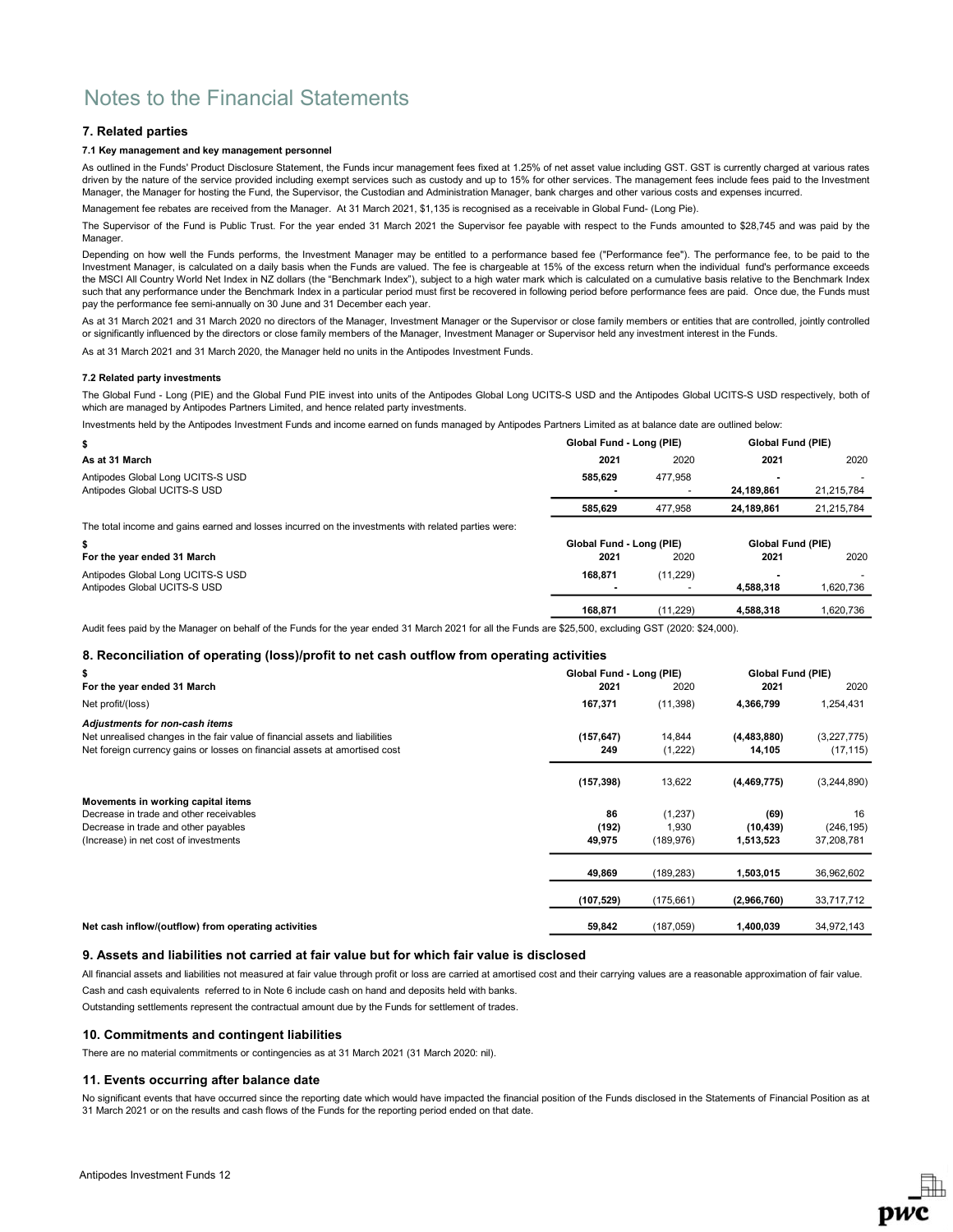

# Independent auditor's report

To the unitholders of Antipodes Investment Funds which comprise: Antipodes Global Fund (PIE) Antipodes Global Fund – Long (PIE) (Collectively referred to as the Funds)

# **Our opinion**

In our opinion, the accompanying financial statements of the Funds present fairly, in all material respects, the financial position of the Funds as at 31 March 2021, their financial performance and their cash flows for the year then ended in accordance with New Zealand Equivalents to International Financial Reporting Standards (NZ IFRS) and International Financial Reporting Standards (IFRS).

# **What we have audited**

The financial statements comprise:

- the statements of financial position as at 31 March 2021;
- the statements of comprehensive income for the year then ended;
- the statements of changes in net assets attributable to unitholders for the year then ended;
- the statements of cash flows for the year then ended; and
- the notes to the financial statements, which include significant accounting policies and other explanatory information.

# **Basis for opinion**

We conducted our audit in accordance with International Standards on Auditing (New Zealand) (ISAs (NZ)) and International Standards on Auditing (ISAs). Our responsibilities under those standards are further described in the Auditor's responsibilities for the audit of the financial statements section of our report.

We believe that the audit evidence we have obtained is sufficient and appropriate to provide a basis for our opinion.

# **Independence**

We are independent of the Funds in accordance with Professional and Ethical Standard 1 International Code of Ethics for Assurance Practitioners (including International Independence Standards) (New Zealand) (PES 1) issued by the New Zealand Auditing and Assurance Standards Board and the International Code of Ethics for Professional Accountants (including International Independence Standards) issued by the International Ethics Standards Board for Accountants (IESBA Code), and we have fulfilled our other ethical responsibilities in accordance with these requirements.

We have provided the following services to Implemented Investment Solutions Limited (the Manager): agreed upon procedures on the net tangible assets calculation, controls assurance reporting, registry compliance assurance reporting and the audit of the financial statements of the Manager and other funds managed by the Manager. Subject to certain restrictions, employees of the firm may invest in the Funds on normal market terms. These services and relationships have not impaired our independence as auditor of the Funds. Other than in our capacity as auditor, we have no other relationships with, or interests in, the Funds.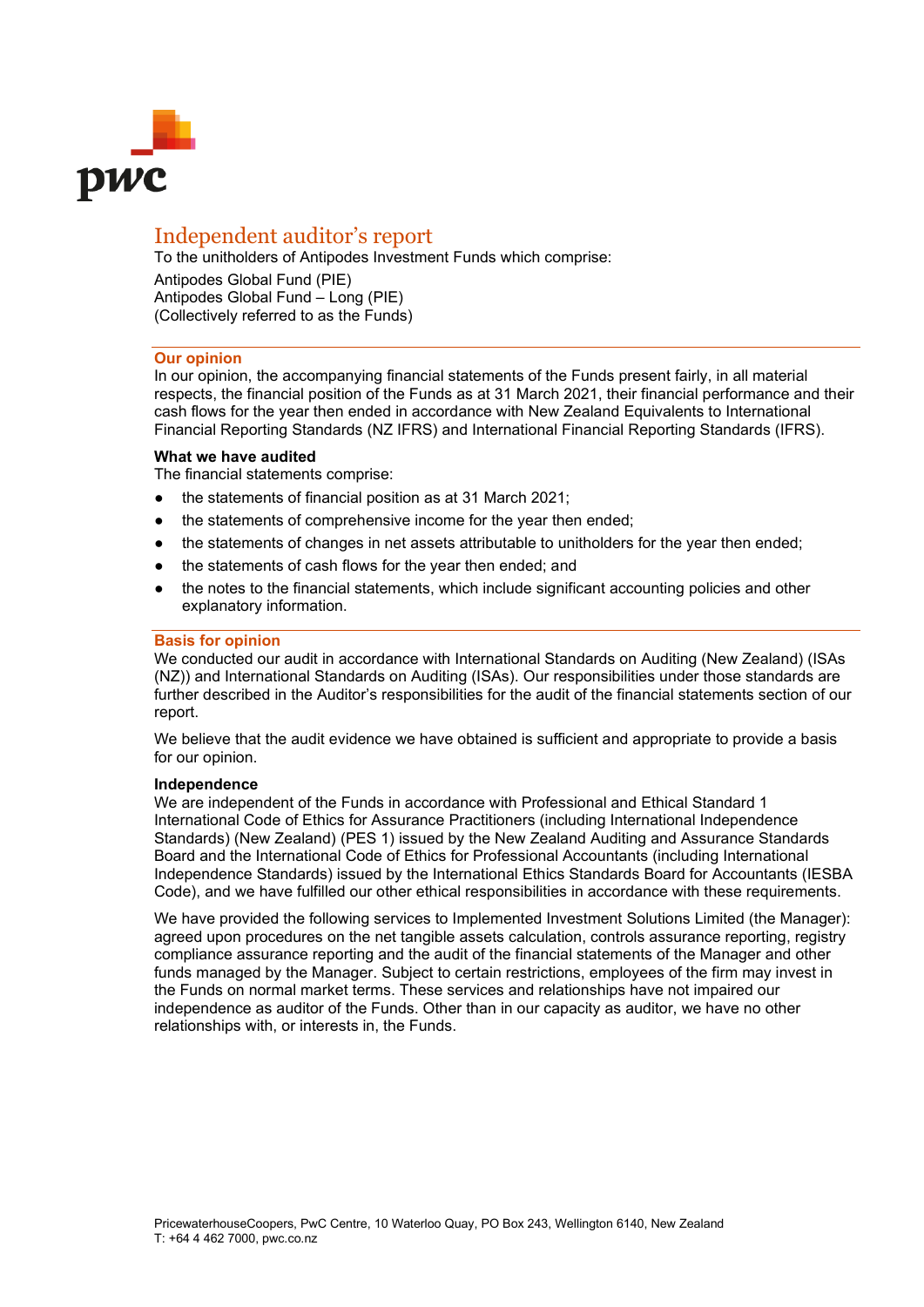

# **Key audit matters**

Key audit matters are those matters that, in our professional judgement, were of most significance in our audit of the financial statements of the current year. We have one key audit matter: Valuation and existence of financial assets at fair value through profit or loss. This matter was addressed in the context of our audit of the financial statements as a whole, and in forming our opinion thereon, and we do not provide a separate opinion on this matter.

# **Description of the key audit matter How our audit addressed the key audit matter**

**Valuation and existence of financial assets at fair value through profit or loss**

Refer to notes 4.3 and 5 to the financial statements for disclosures of financial assets at fair value through profit or loss.

This was an area of focus for our audit as it represents the majority of the net assets of the Funds.

The Funds invest solely into unlisted funds.

The Funds' investments in unlisted funds are classified as level 2 investments.

The fair value of the unlisted funds is based on the redemption price established by the investment fund manager. In assessing the fair value, the Manager uses information provided by the investment fund manager.

The Funds have no investments where there are no observable inputs.

Holdings of all financial assets at fair value through profit or loss are held with the Custodian on behalf of the Funds.

When the market prices are quoted in United States dollars, these are translated to New Zealand dollars using the exchange rate at 31 March 2021.

We assessed the processes employed by the Manager, for recording and valuing the financial assets at fair value through profit or loss including the relevant controls operated by the third party service organisations. The third party service organisations include the Administrator and Custodian.

Our assessment of the business processes included obtaining the internal control reports over custody and investment accounting provided by the third party service organisations. We evaluated the evidence provided by the internal controls reports over the design and operating effectiveness of the key controls operated by the third party service organisations for the year.

# **Valuation**

For investments in unlisted funds, we agreed the redemption price at 31 March 2021 to the confirmation provided by the investment fund manager and the exchange rate of United States dollars used to translate to New Zealand dollars to independent third party pricing sources. We evaluated the redemption price represents fair value by, where applicable:

- comparing the redemption price at 31 March 2021 to recent transactions to support the fair value of the investments at fair value through profit or loss;
- comparing the Net Asset Value per unit calculated based on the latest audited financial statements of the underlying unlisted fund to the published unit price on that date to provide evidence on reliability of unit pricing; and
- assessing whether the fair value of underlying assets and liabilities of the unlisted funds are primarily determined through observable market data.

# **Existence**

We obtained confirmation from the Custodian of the holdings of all the financial assets at fair value through profit or loss held by the Funds as at 31 March 2021.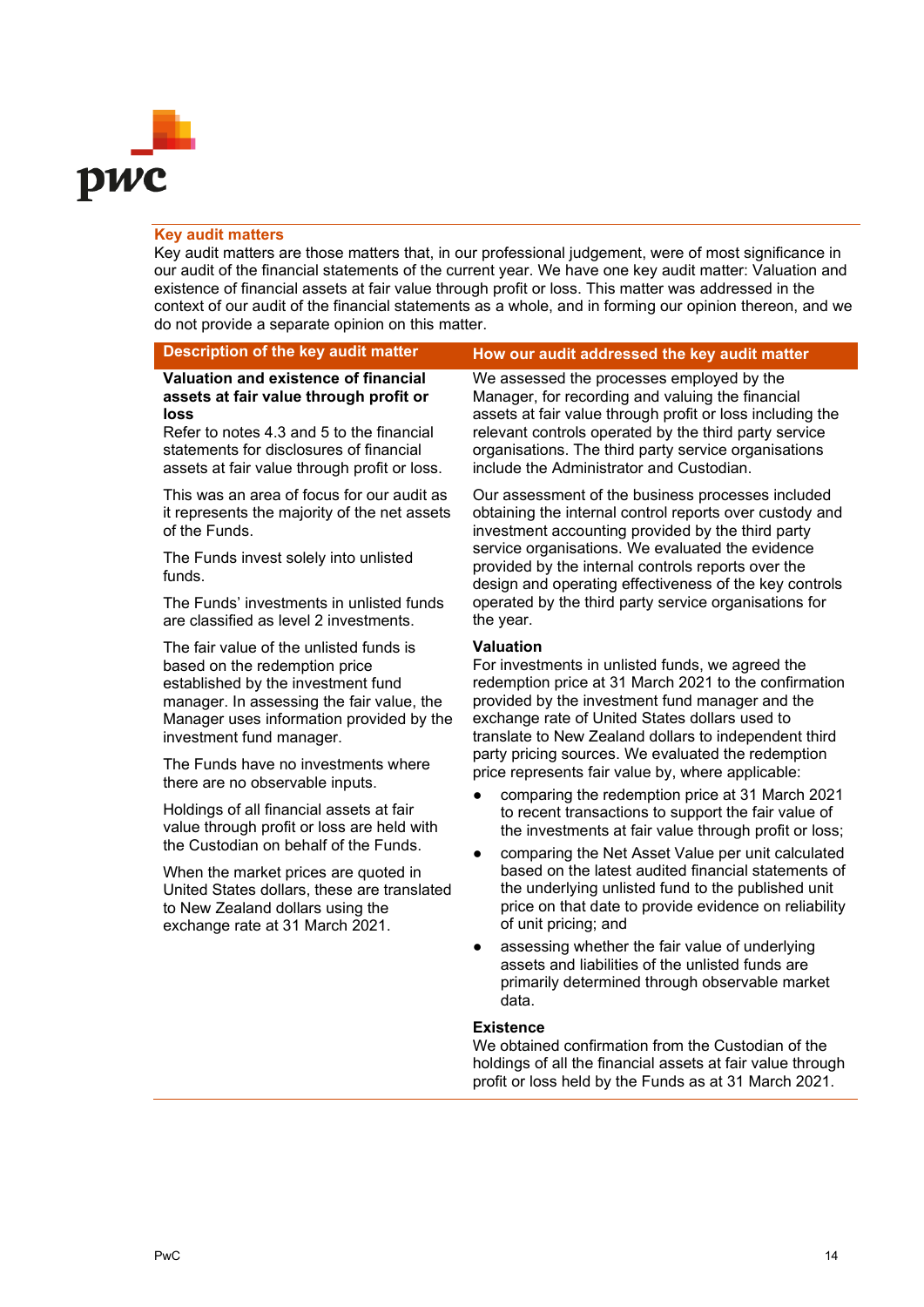

| Our audit approach<br>Overview |                                                                                                                                                                                                                                                                                            |
|--------------------------------|--------------------------------------------------------------------------------------------------------------------------------------------------------------------------------------------------------------------------------------------------------------------------------------------|
| <b>Materiality</b>             | Our materiality for each Fund is calculated based on approximately<br>1% of the net assets attributable to unitholders for each Fund.                                                                                                                                                      |
|                                | We chose net assets as the benchmark because, in our view, the<br>objective of the Funds is to provide unitholders with a total return on<br>the Funds' net assets, taking into account both capital and income<br>returns.                                                                |
| Key audit matters              | As reported above, because of the significance of the financial<br>assets at fair value through profit or loss to the financial statements,<br>we have determined that there is one key audit matter: valuation and<br>existence of financial assets at fair value through profit or loss. |

As part of designing our audit, we determined materiality and assessed the risks of material misstatement in the financial statements. In particular, we considered where management made subjective judgements; for example, in respect of significant accounting estimates that involved making assumptions and considering future events that are inherently uncertain. As in all of our audits, we also addressed the risk of management override of internal controls, including among other matters, consideration of whether there was evidence of bias that represented a risk of material misstatement due to fraud.

# **Materiality**

The scope of our audit was influenced by our application of materiality. An audit is designed to obtain reasonable assurance about whether the financial statements are free from material misstatement. Misstatements may arise due to fraud or error. They are considered material if, individually or in aggregate, they could reasonably be expected to influence the economic decisions of users taken on the basis of the financial statements.

Based on our professional judgement, we determined certain quantitative thresholds for materiality, including the overall materiality for the financial statements of each Fund as a whole as set out above. These, together with qualitative considerations, helped us to determine the scope of our audit, the nature, timing and extent of our audit procedures and to evaluate the effect of misstatements, both individually and in aggregate, on the financial statements of each Fund as a whole.

# **How we tailored our audit scope**

We tailored the scope of our audit in order to perform sufficient work to enable us to provide an opinion on the financial statements of each Fund as a whole, taking into account the structure of each Fund, the Funds' investments and the accounting and registry processes and controls.

The Manager is responsible for the governance and control activities of the Funds. The Funds' investments are held by a Custodian. The Manager has outsourced investment accounting (Administrator) and registry services (Registrar) to a third party service organisation.

In completing our audit, we performed relevant audit procedures over the control environment of the Manager, the Custodian, the Administrator and the Registrar to support our audit conclusions.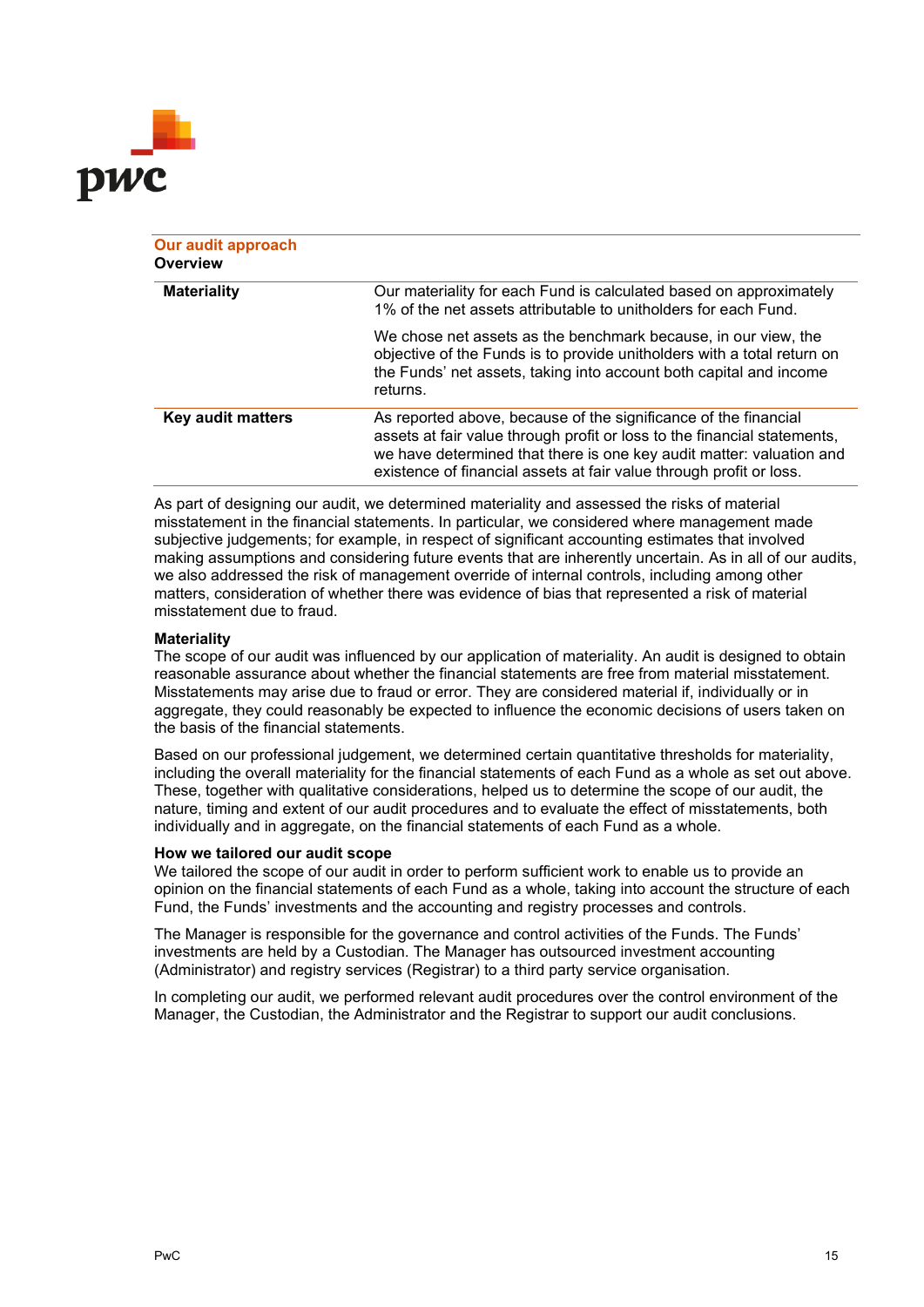

# **Other information**

The Manager is responsible for the other information. The other information comprises the information included in the annual report, but does not include the financial statements and our auditor's report thereon.

Our opinion on the financial statements does not cover the other information and we do not express any form of audit opinion or assurance conclusion thereon.

In connection with our audit of the financial statements, our responsibility is to read the other information and, in doing so, consider whether the other information is materially inconsistent with the financial statements or our knowledge obtained in the audit, or otherwise appears to be materially misstated. If, based on the work we have performed on the other information that we obtained prior to the date of this auditor's report, we conclude that there is a material misstatement of this other information, we are required to report that fact. We have nothing to report in this regard.

# **Responsibilities of the Manager for the financial statements**

The Manager is responsible for the preparation and fair presentation of the financial statements in accordance with NZ IFRS and IFRS, and for such internal control as the Manager determines is necessary to enable the preparation of financial statements that are free from material misstatement, whether due to fraud or error.

In preparing the financial statements, the Manager is responsible for assessing each Fund's ability to continue as a going concern, disclosing, as applicable, matters related to going concern and using the going concern basis of accounting unless the Manager either intends to liquidate a Fund or to cease operations, or has no realistic alternative but to do so.

# **Auditor's responsibilities for the audit of the financial statements**

Our objectives are to obtain reasonable assurance about whether the financial statements, as a whole, are free from material misstatement, whether due to fraud or error, and to issue an auditor's report that includes our opinion. Reasonable assurance is a high level of assurance, but is not a guarantee that an audit conducted in accordance with ISAs (NZ) and ISAs will always detect a material misstatement when it exists. Misstatements can arise from fraud or error and are considered material if, individually or in the aggregate, they could reasonably be expected to influence the economic decisions of users taken on the basis of these financial statements.

A further description of our responsibilities for the audit of the financial statements is located at the External Reporting Board's website at:

# https://www.xrb.govt.nz/assurance-standards/auditors-responsibilities/audit-report-2/

This description forms part of our auditor's report.